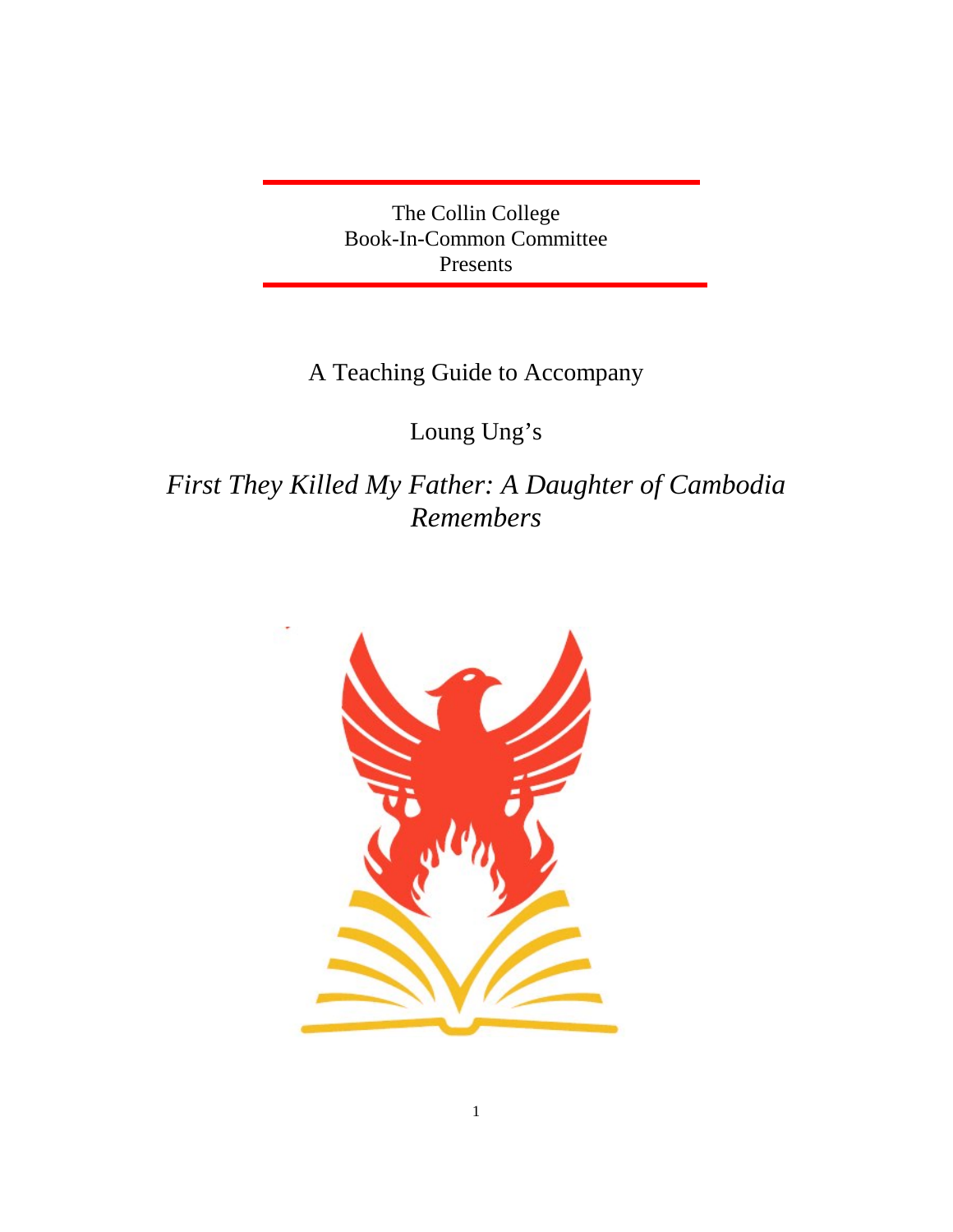## **Contributors**

Betty Bettacchi Tracey Elliot Meredith Martin Kim Parker Carolyn Perry Debra St. John Cheryl Wiltse Delores Zumwalt

Edited by Lauryn Angel-Cann

### Questions? Please contact :

bbettacchi@ccccd.edu

Lauryn Angel-Cann Betty Bettacchi Delores Zumwalt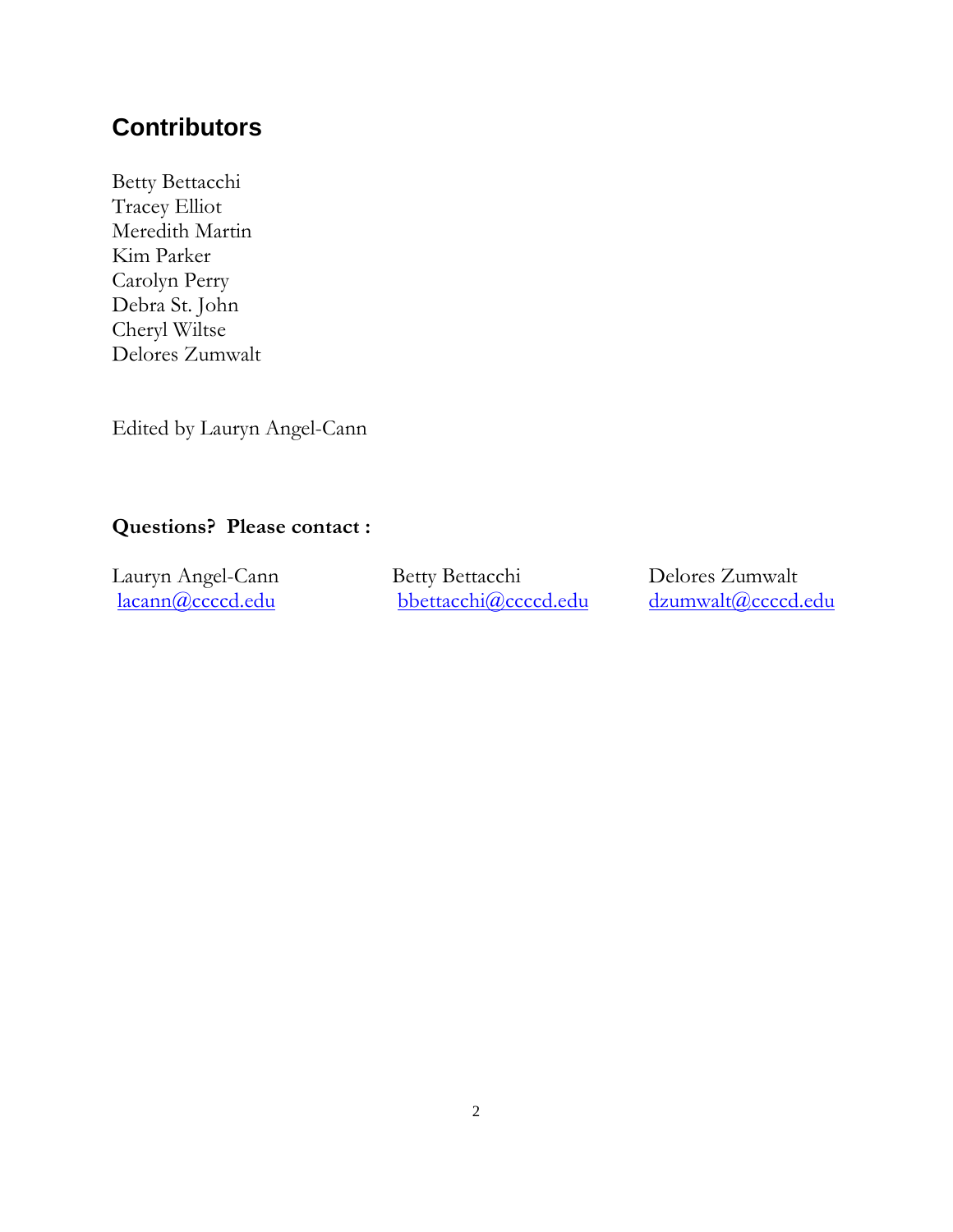# **Table of Contents**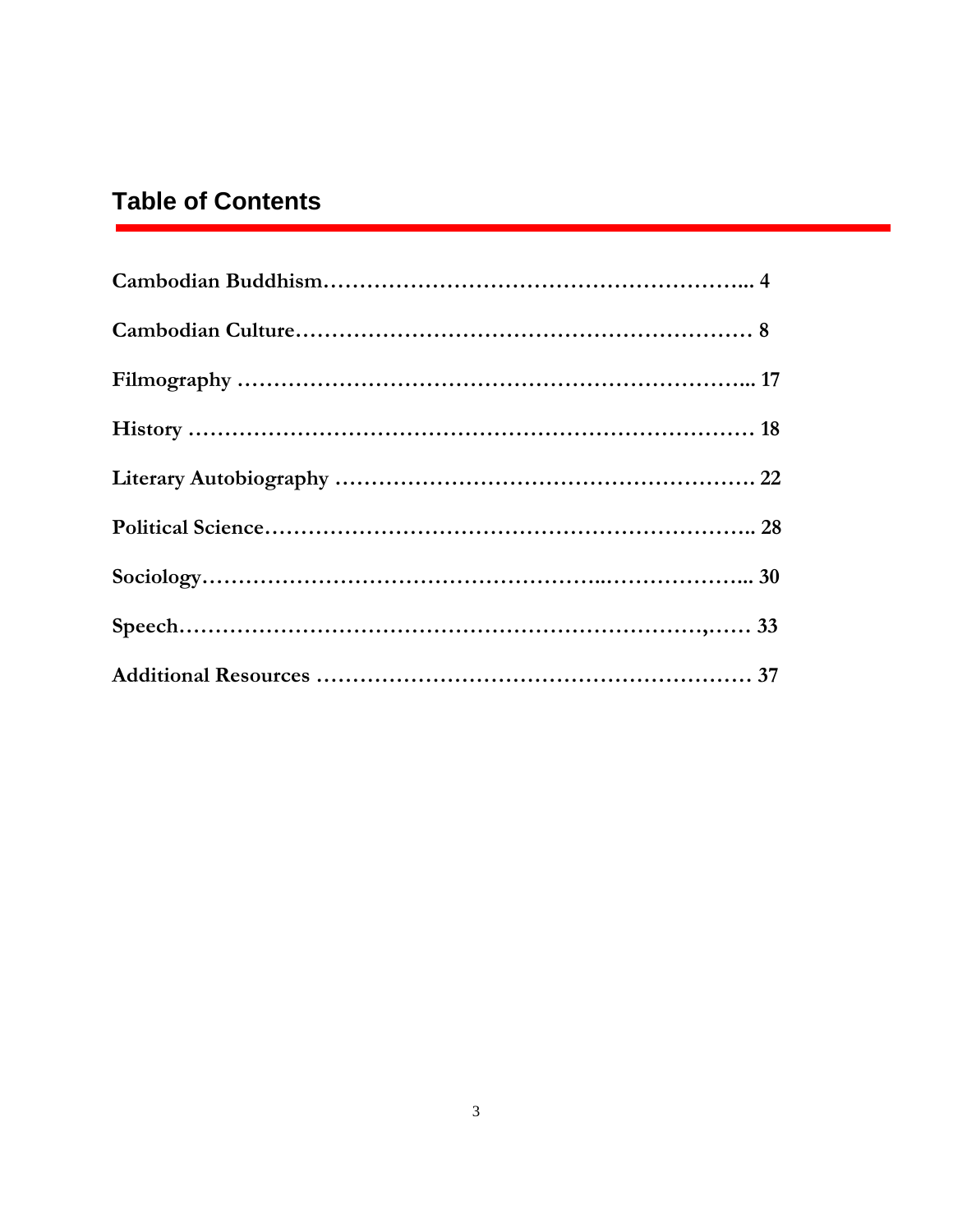## **Cambodian Buddhism**

### Cheryl Wiltse

Shakyamuni Buddha, the founder of Buddhism, is believed to have lived from 623-543 B.C. He was born Prince Siddhartha, heir of a ruling family, who gave up his royal position to search for an end to all suffering. There are three basic types of Buddhism, and Cambodians practice Theravada Buddhism. Theravada is a tolerant, non prescriptive religion that does not require belief in a supreme being. Its precepts require that each individual take full responsibility for his own actions and omissions. Buddhism is based on three concepts: **dharma** (the teachings of Buddha, his guide to right actions) karma (the belief that one's life now and in future lives depends upon one's own deeds and misdeeds; karma follows you), and **sangha** (the Buddhist community within which man can improve his karma). The fundamentals of Buddhist dogma are the Four Noble Truths:

- suffering exists
- desire is the cause of suffering
- release from suffering can be stopped by ending all desires

• enlightenment – buddhahood – can be achieved by following the **Noble** Eightfold Path (right views, right intentions, right speech, right actions, right livelihood, right effort, right mindfulness, and right concentration)

 Buddha once said that happiness is quite simple: "The secret is to want what you have and not want what you do not have." At the center of dharma teachings is the belief that suffering and dissatisfaction come from the way your mind responds and reacts to life's situations. In other words, it is not what happens to someone, it is how he or she reacts to it. So, what goes on inside you, is much more important in determining whether you are happy or miserable than any of the outer circumstances of your life. Buddhism says that you have a choice in the way that you experience your life. It is all a matter of perception. Additionally, many Buddhist traditions teach their practitioners to actively foster love and compassion for others.

#### Examples of how Ung Develops Buddhist Traits/Behavior in Her Characters

Chou – It is not that Chou is just naturally quiet, passive; in reality, she is a good Buddhist practitioner. Whenever Loung picks a fight, Chou forgives her. Loung says, "I know the fight was my fault, and yet Chou is not angry with me. For her, the fight is over . . . I know she will always love and forgive me" (91-92). Chou practices the Buddhist tenet of actively fostering love and compassion. We see this again and again in her behavior.

Loung – Even as a young child, Loung understands karma. After stealing some uncooked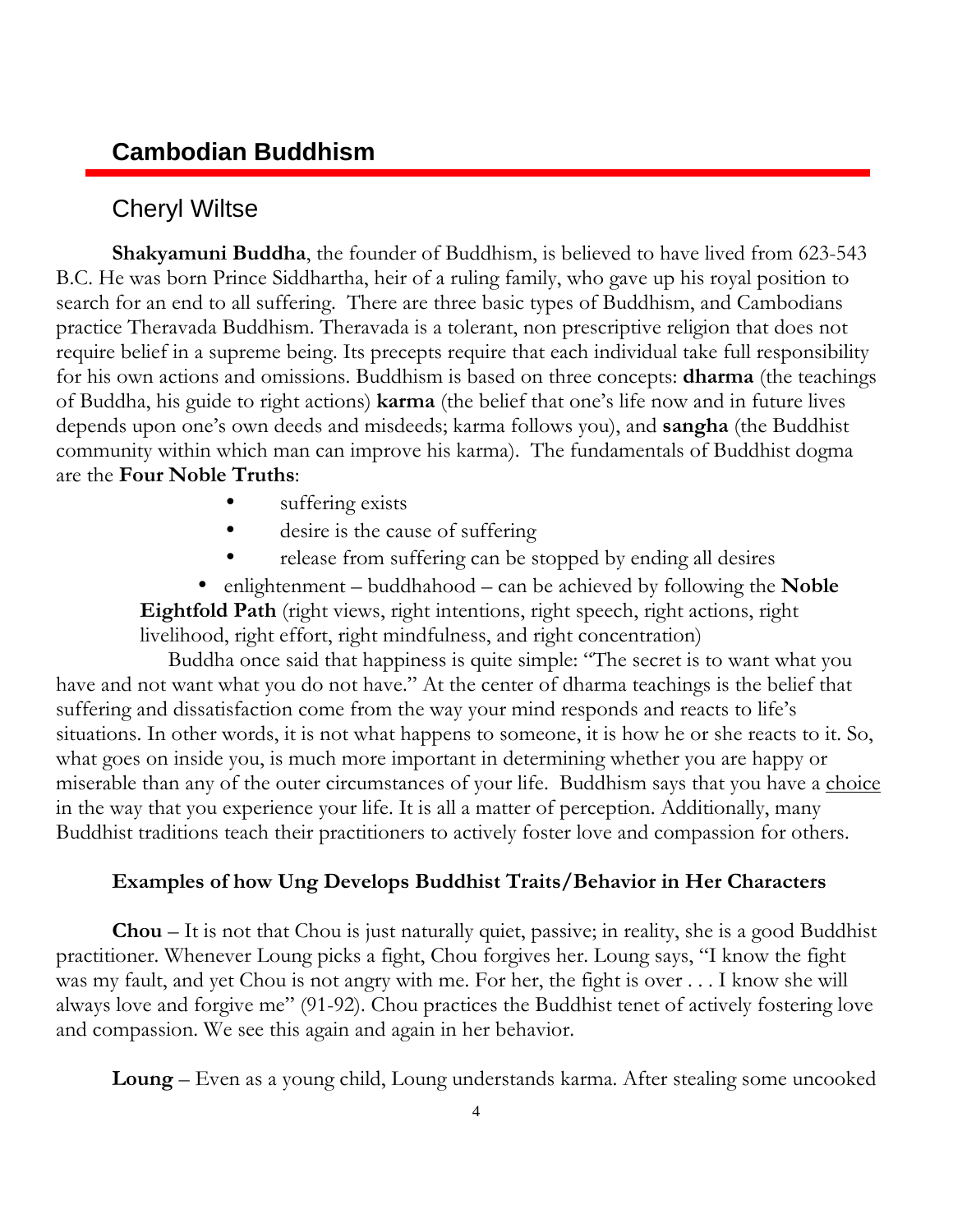rice, she knows there will be a consequence. ". . . bad people will come back in the next life as snakes, slugs or worms. At six years old, I know I am bad and deserve whatever low life-form I will be reincarnated as in the next life" (90). Loung also struggles with the atrocities she sees on a daily basis, yet she can still see beauty. After the death of her father, Loung thinks, ". . . the world is still somehow beautiful even when I feel no joy at being within it. It is still dark and the shimmering sunset of red, gold, and purple over the horizon makes the sky look magical" (102). Loung, though fallible, follows the Buddhist path.

**Pa** – When the Khmer Rouge tells him that some of his children are going to be sent off to other work camps, you would expect a protective father to scream "No!" However, Pa responds to the news by saying, "It is good for the family to be separated" (75). Pa had once been a monk and knows that clinging to something you cannot control will only cause suffering. Instead, he chooses to see the good in separation.

#### Glossary of Terms

Ancestor worship – The practice of showing respect to one's ancestors in the form of prayers or offerings and the belief that one's ancestors can help you in this life.

Angkor Thom – It is a quadrangle of defensive walls totaling 12 kilometers that once protected the Khmer capital of the same name (Angkor Thom means "Great City"). Built in the late 12th and early 13th centuries, the walls are divided by two axes running north-south and east-west.

Angkor Wat – It is a temple complex built in the  $12<sup>th</sup>$  century located 314 kilometers from Phnom Penh, often called one of the seven wonders of the world.

Buddha – The word literally means the "awakened" or "enlightened" one.

Dragon/Monkey – The Chinese zodiac consists of a 12-year lunar cycle with 12 animal symbols, having unique characteristics that correspond to the year you are born. The symbols are rat, ox, tiger, rabbit, dragon, snake, horse, sheep, monkey, rooster, dog, and pig respectively.

Gods – Cambodians have a pantheon of gods, many Taoist deities, and many more directly associated with Buddha. These incarnations, avatars, or manifestations of Buddha seem confusing. However, if you think of the Catholic religion with the Father, Son and Holy Ghost as "manifestations" of the one God, then it is easier to understand.

Hungry Ghost – It is one of the six levels of existence in Buddhism, dooms to frustration, thwarted desires, and unsatisfied cravings even in the next life because of past transgressions, the Scrooges of the world.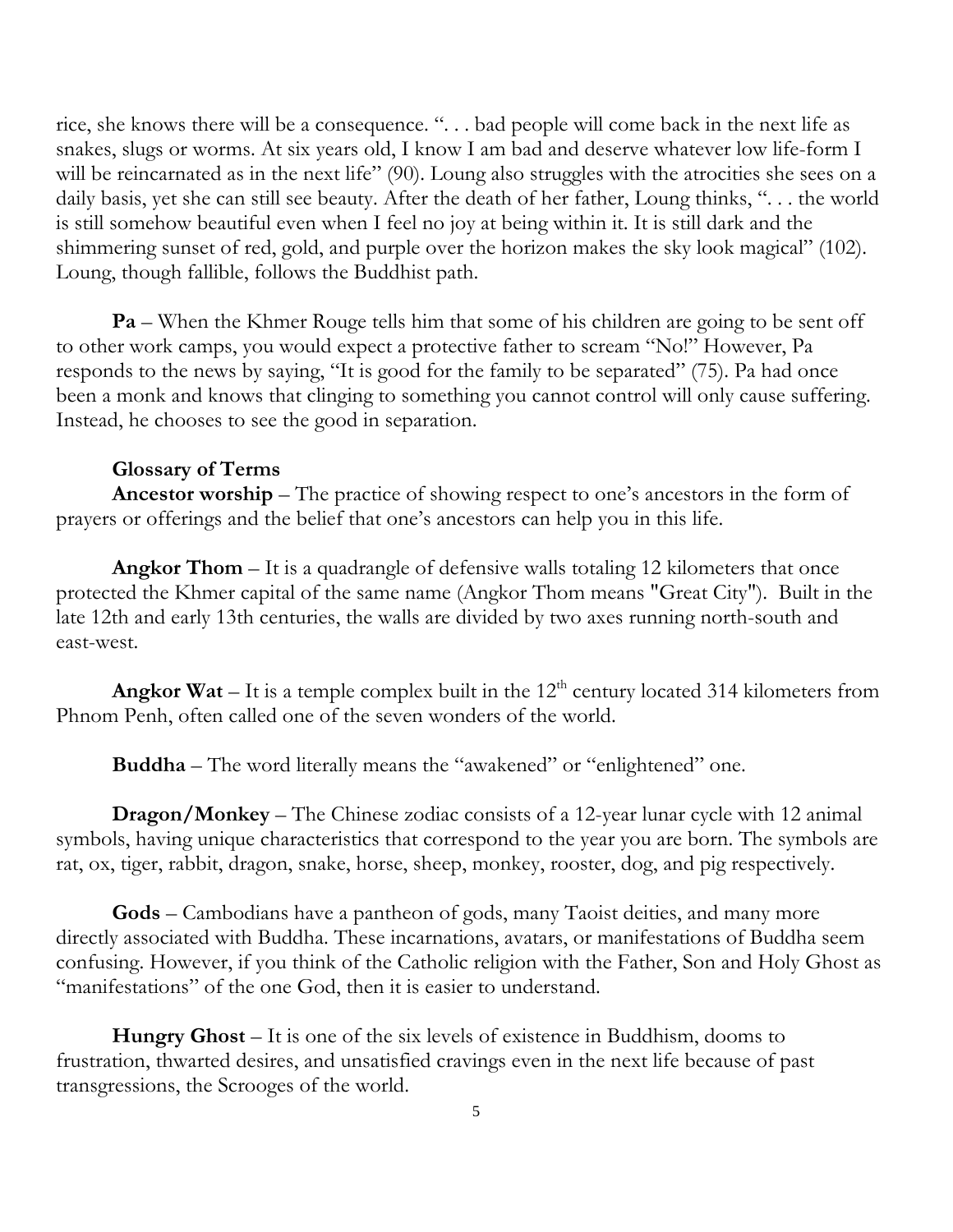Karma – The belief that one's actions determine prosperity or suffering in this life and the next life.

Sangha – The word means Buddhist community

### Possible Assignments Relating Buddhism to the Novel

- Brief individual or group oral presentations on the significance and history of ancestor worship.
- Paper assignments:

Discuss the idea of "karma" as it relates to one or more characters in the novel.

Analyzing Pa, discuss how he follows the Eight-fold path in the novel.

Compare the characteristics of the Chinese zodiac "dragon," the most auspicious of all zodiac signs, to Loung's characteristics.

Literary analysis:

Using the idea of bildungsroman (the journey of innocence to knowledge), discuss how Loung changes over time.

Using Loung as an example, demonstrate how she is really an anti-hero (anti-Buddhist) in many ways.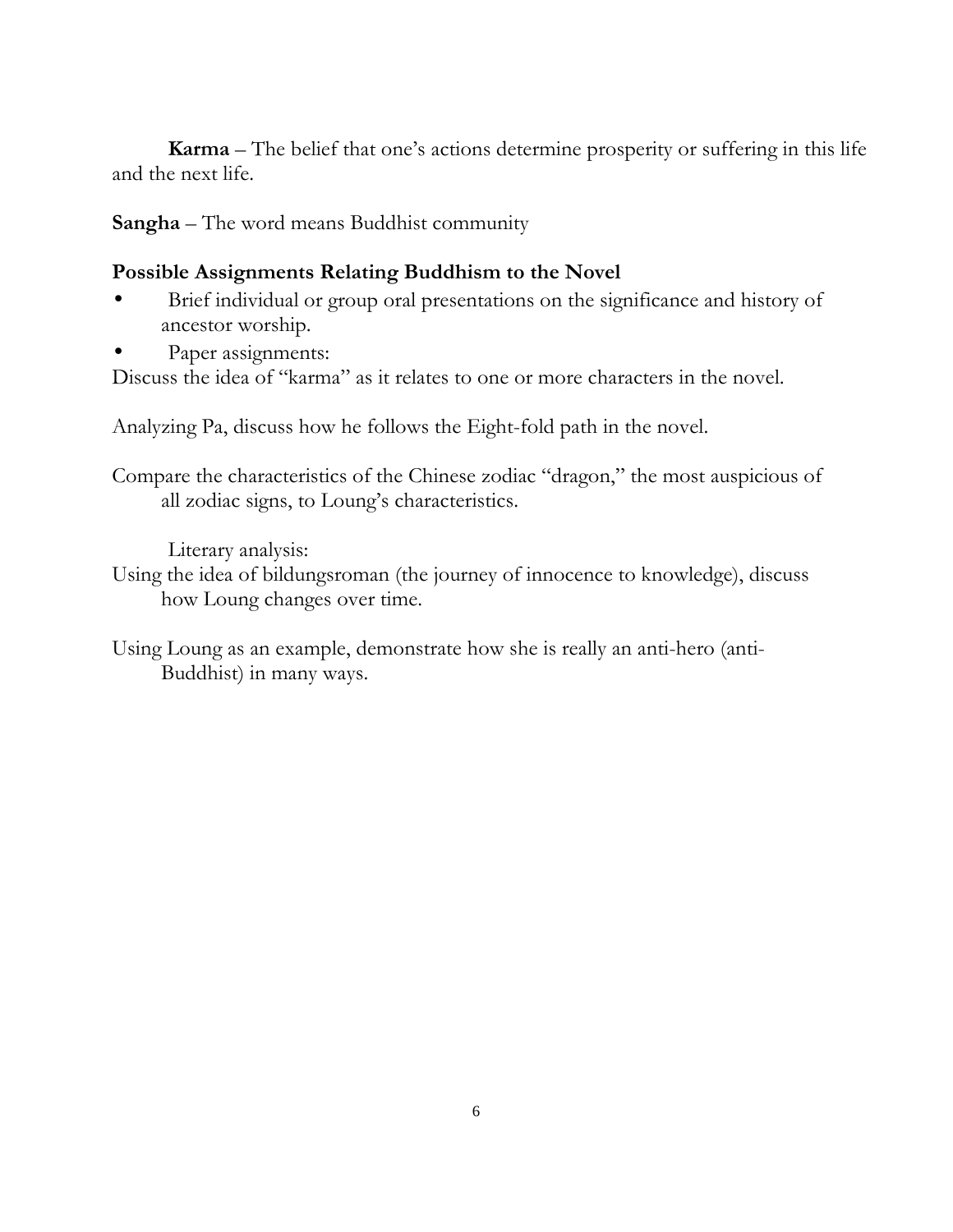#### Websites of Interest

http://countrystudies.us/cambodia/48.htm (Library of Congress) http://www.kambodscha-botschaft.de/buddhism.html (Royal Embassy of Cambodia) http://britannica.com/ebc/art-82639 (Encyclopedia Britannica & video) http://www.angkorwat.org (Angkor Wat) http://www.orientalarchitecture.com/angkor/angkorthomindex.htm (Angkor Thom)

### Collin Library Resources

#### General catalog:

Beth Osnes: Acting: An International Encyclopedia (2001) Rudolph Wurlitzer: Hard Travel to Sacred Places (1994)

#### net.Library:

Stephen C. Berkwitz: *Buddhism in World Cultures: Comparative Perspectives* (2006) Karma Lekshe Tsomo: Buddhist Women Across Cultures ( 1999) Nancy J. Smith Hefner: Khmer American (1999) Aihwa Ong: Buddha Is Hiding: Refugees \* Citizenship \* The New America (2003)

#### Articles:

Scott Simon: Interview "Loung Ung, author of First They Killed My Father," discusses her book and atrocities that took place under the Khmer Rouge regime."

Academic Search Premier

"Loung Ung" Literature Resource Center

Jon Swain: Interview "I always knew I'd find my sister again." InfoTrac

#### Other Resources

Clare Griffiths: Insight Guides: Laos & Cambodia (2006) Ian Harris: Cambodian Buddhism: History and Practice (2005) Jonathan Landaw and Stephan Bodian: Buddhism for Dummies (2003)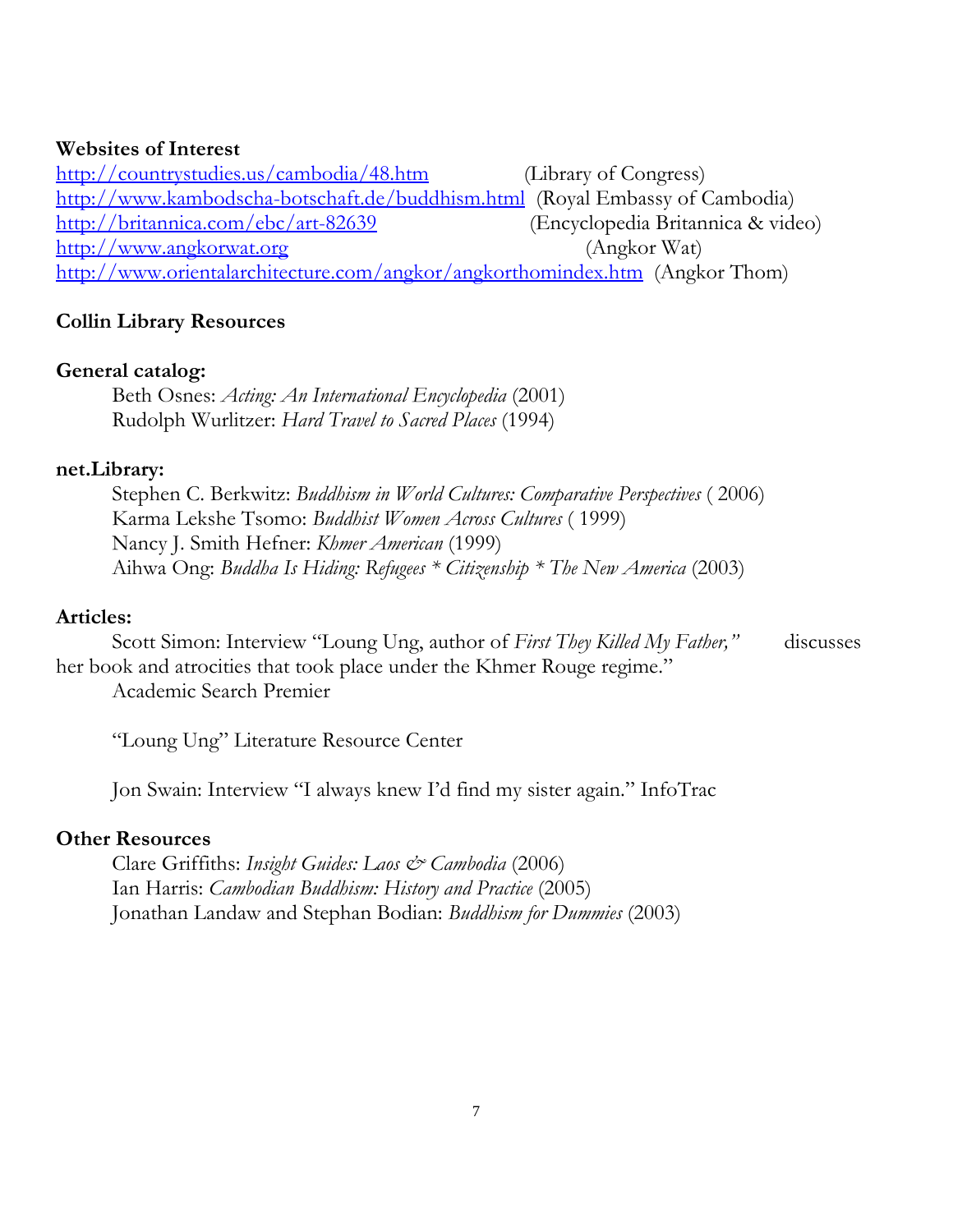## **Cambodian Culture**

# **Betty Bettacchi**

### Architecture

The architectural jewel of Cambodia is located in Angkor, the capital of the Khmer Kingdom from the ninth century. Built in the first half of the twelfth century, it is the largest religious building in the world, and the most famous temple (wat) in Cambodia.



Angor Wat is the Khmer's attempt to represent the universe in architectural form. The temple is surrounded by a moat over 200 yards wide. Its five towers are meant to resemble Mt. Meru, the home of the gods.

Today, a combination of neglect, structural weakness and the invasion of strangling trees, threaten the survival of the temple. (Izu)

### Field Trip

Believe it or not, you can see a replica of the temple right here in Dallas. A member of Cambodia's royal family has spent more then a year recreating the temple, using 500 to 1,000 year old stones and statues imported from Cambodia. The temple is located at 5701 Crystal Lake Blvd. in southwest Dallas.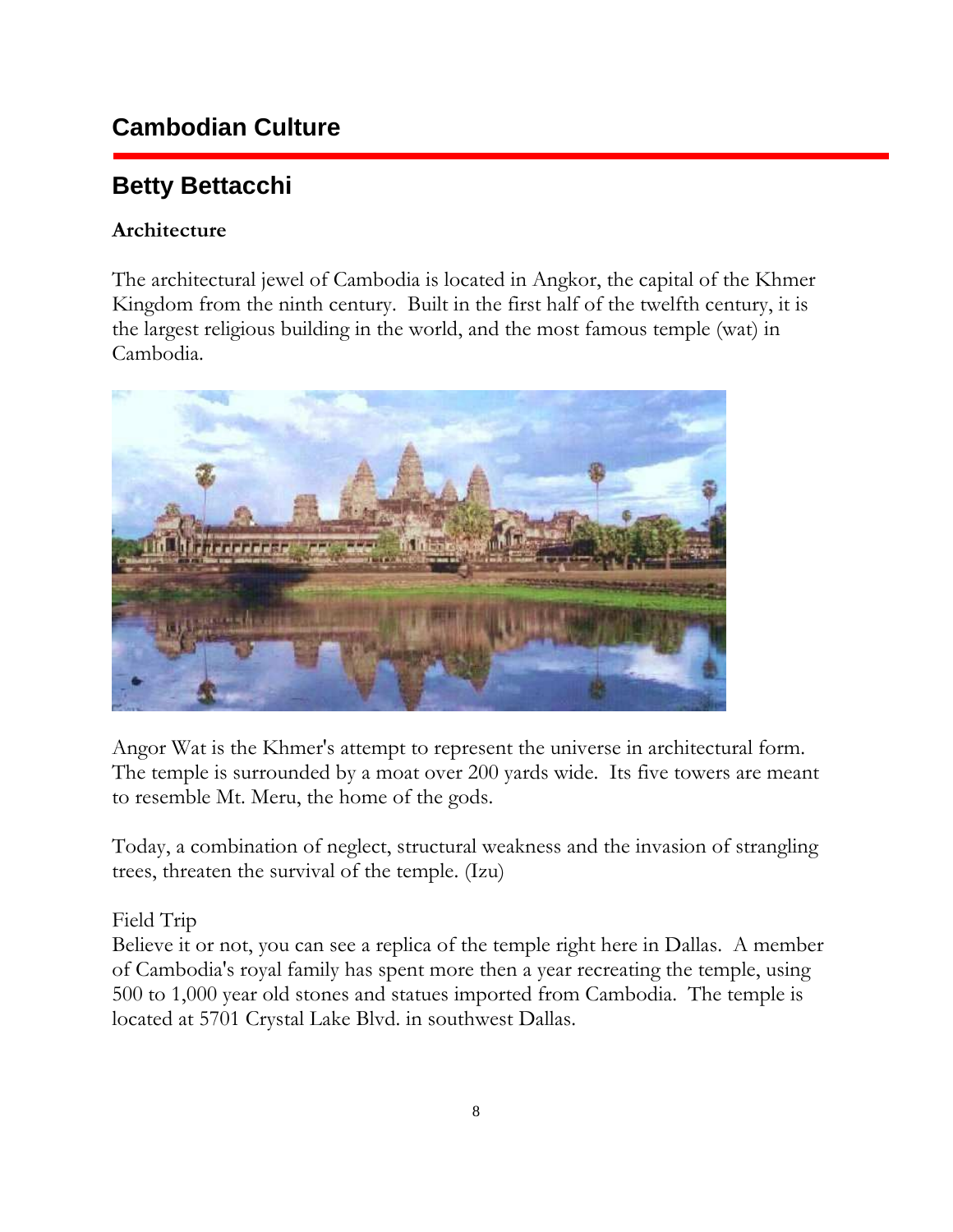#### Possible assignments:

Discuss architectural materials used in building the temple Discuss Theravada Buddhist religion Compare Angor Wat to another famous religious examples of architecture

### RELIGION

Most Cambodians today practice Theravada Buddhism. The ultimate goal of Theravada Buddhism is nirvana or extinction of all desire and suffering to reach the final stage of reincarnation. By feeding monks, giving donations to temples and regular worship at the local wat, Buddhists hope to acquire sufficient merit to reduce the number of rebirths.

Every Buddhist male is expected to become a monk for a short period in his life- usually between the time he finishes school and starts a career or marries. The monks shave their heads, wear yellow robes, bare the right shoulder and go barefoot. They take vows of poverty, celibacy and obedience. They depend on the kindness of others for their food and clothing.

Although the monks are highly regarded as religious leaders, they are also instrumental for helping those in need. Through the Buddhist Leadership Initiative, UNICEF works closely with the government and international partners to train monks to support the special needs of people affected by HIV. Working in harmony with the Buddhist principles of self-discipline, wisdom and compassion, UNICEF and its partners are helping monks to be more than just advocates for orphans, children or families affected with HIV/AIDS. They are now at the forefront of HIV awareness in Cambodia.



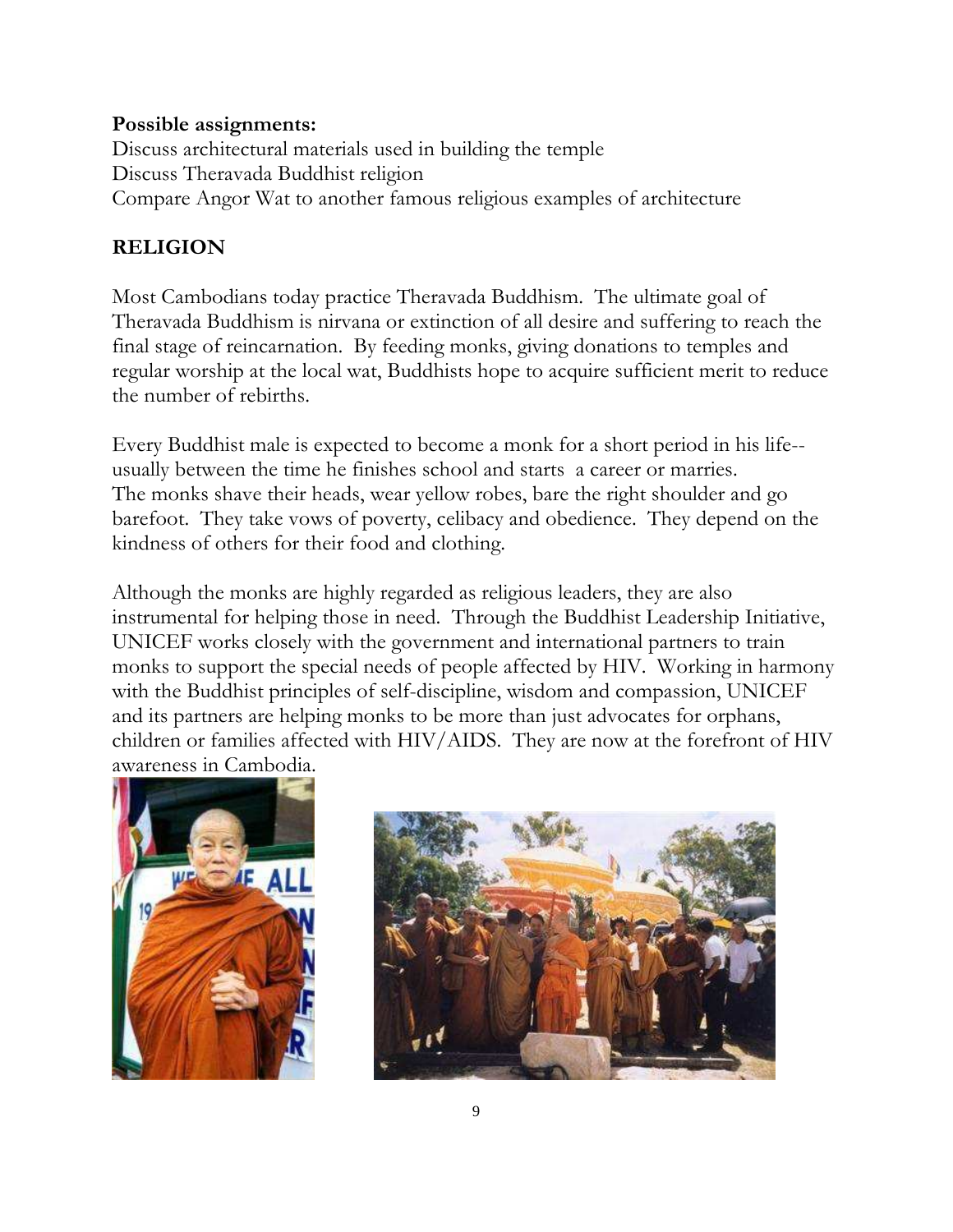#### Possible Assignments:

Research what other community activities the Buddhists in Cambodia are engaged in. Research Theravada Buddhists in Texas.

### LITERATURE

"The Khmer word, *aksarsastra*, generally defined as "literature," comes from the base, aksar, meaning letter or script. In addition to what we would think of as literature, the study of texts, the word also has the connotation of the study of writing, of "letters." Thus studies of aksarsastra generally begin with the study of Khmer stone inscriptions. The earliest of these were written between the 16th and l9th century." However, the stylized language, along with the use of complex rhyme schemes and archaic language makes these works difficult to read. Many of the texts were memorized by professional storytellers who would travel around giving performances.

During a renaissance of classical Khmer literature in the mid 20th century, scholars began to collect and study and then publish some of the best known Khmer works. Although the advent of printing enabled production of a large amount of classical literature, buying books, even attending school, was available to only a very limited portion of the population. Radio was a major factor in disseminating the stories across the country.

Reuang Preng, folktales, have been told for centuries. Some of the stories may have been written as early as the fifteenth century on palm leaf and then recopied, but were not generally written until the early 20th century. These stories were usually committed to memory by storytellers. A collaboration of French and Buddhists collected the stories and published them between 1967 and 1971. These folktales show how clever animals-particularly monkeys and hares-can outwit slower, more powerful animals like elephants and crocodiles. The tales, Tmenh Chey is the most famous, show adventurers surviving hardship and humiliation by using their wits. (Chandler)

Most of Cambodia's literature is tied in with Buddhism or myth and legend The first novels written in prose appeared in the late l930's, with many of the works published as series in newspapers. Between 1950 and 1975 approximately 1,000 novels were published.

There are several memoirs from the Cambodian Diaspora, tales of death and near death. To get a taste for other types of Cambodian literature, material written before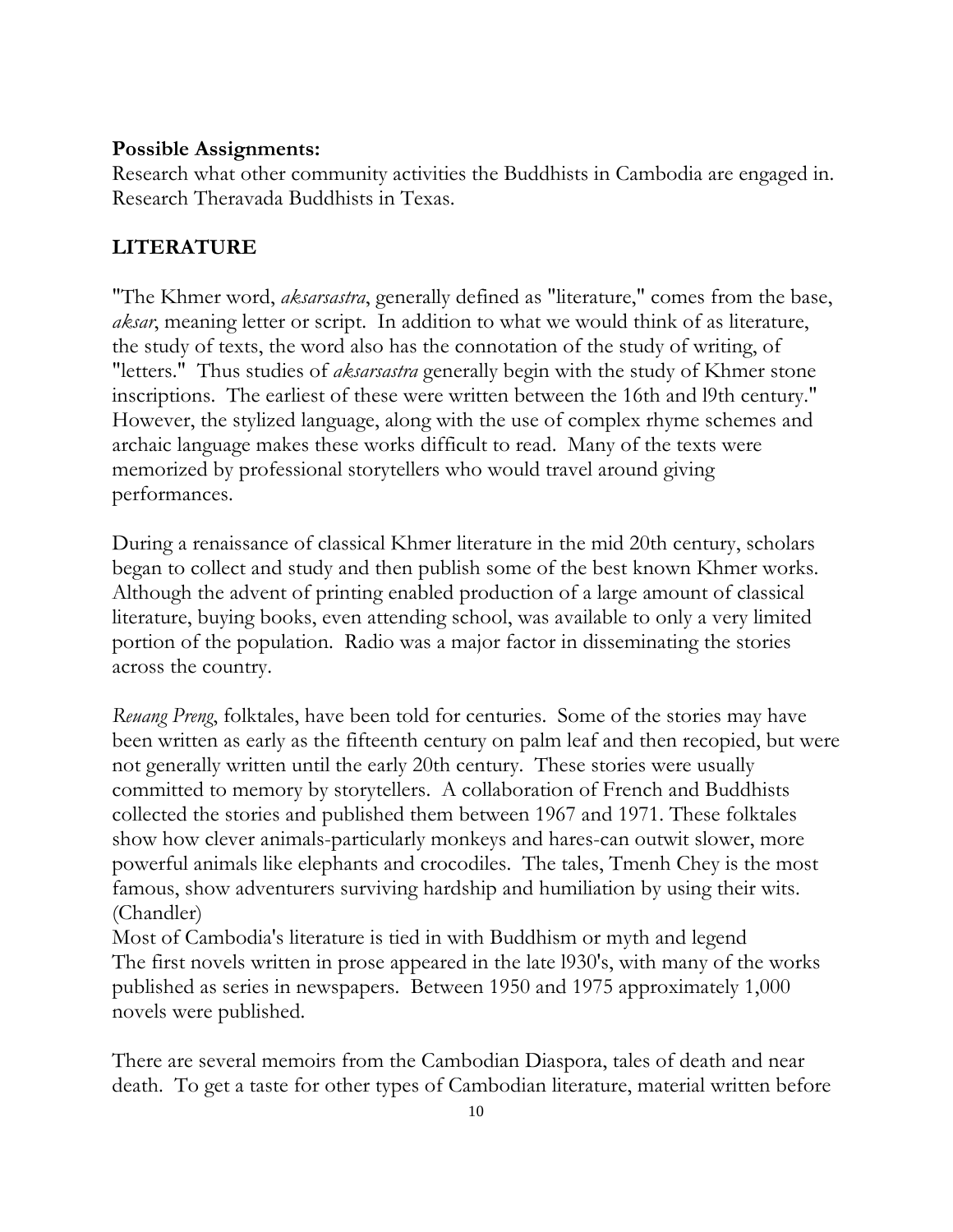and after the Khmer regime, there is In the Shadow of Angkor, Contemporary Writing from Cambodia edited by Sharon May and Frank Steward. It contains short stories, essays, poems, interviews, folktales and even rap lyrics

Possible Assignments:

Discuss the similarities/differences between Khmer folktales and those of other countries.

Compare/contrast Khmer folktales concerning clever animals with tales of clever animals in US literature.



### Dance

Cambodian dance follows a thousand year old tradition, drawn originally from Indian models, and has always been associated with the royal palace. Dances depict scenes from Cambodian folklore and from Indian myths like the Ramayana.

In classical Cambodian dance, women, dressed in brightly colored costumes with elaborate headdresses, perform slow, graceful movements accompanied by a percussion ensemble known as the pinpeat. These pinpeat include drums, gongs, and bamboo xylophones.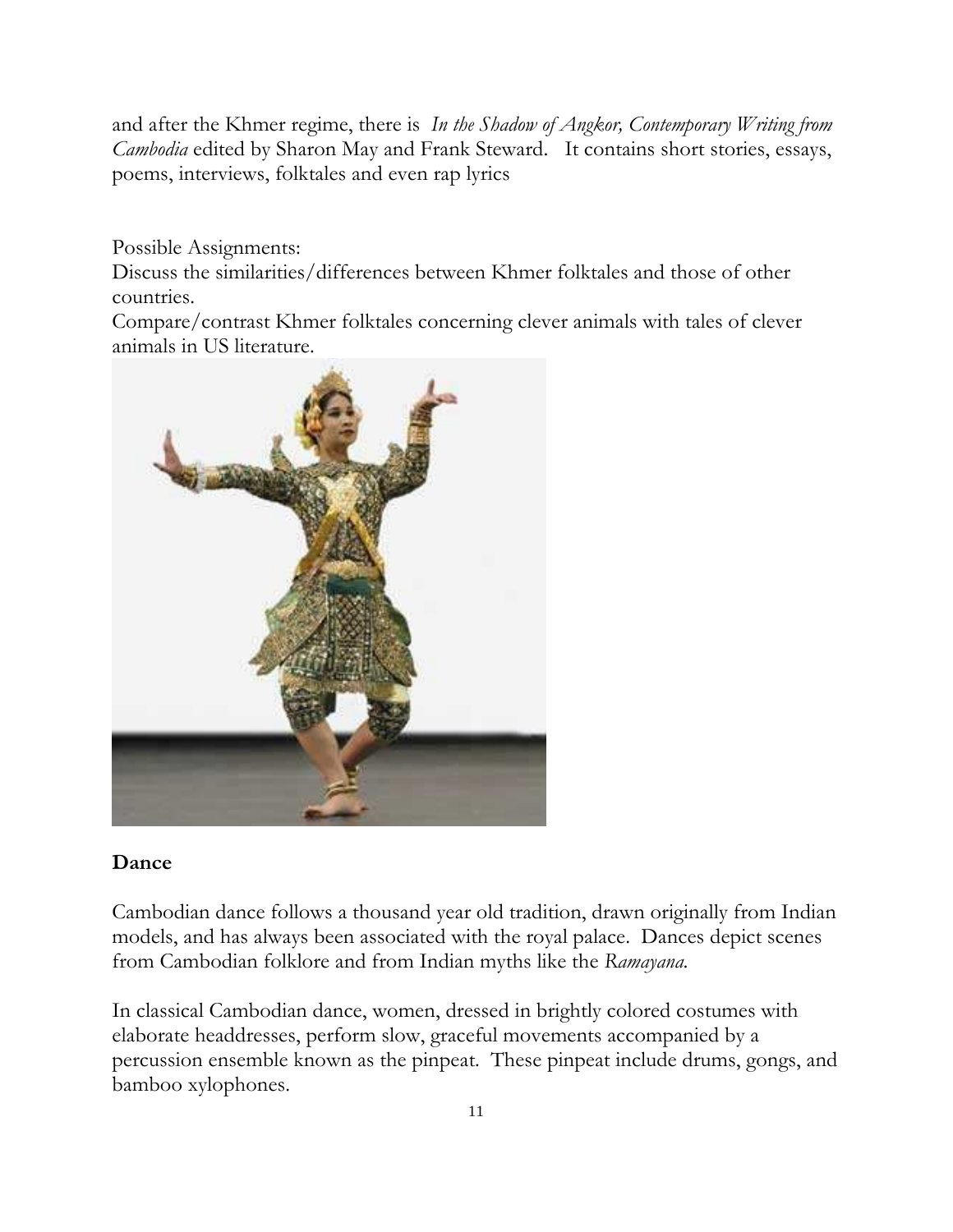The Royal Ballet in Phnom Penh specialized in classical, highly stylized dances. In the countryside other dramatic genres and folk dances were performed at festivals and weddings by wandering troupes. The national classical ballet was reconstituted in the early 1980's by a few surviving dancers. The Royal University of Fine Arts has been integral to the resurrection of Cambodian classical music and dance following their virtual extermination in the l970's. (Britannica)

### [for hand gestures: http://www.folkloreproject.org/programs/education/dance/hands.cfm]

Possible Assignments:

Compare/contrast Cambodian Royal Ballet with American ballet. Compare/contrast Cambodian dance of the l980's and that of today.

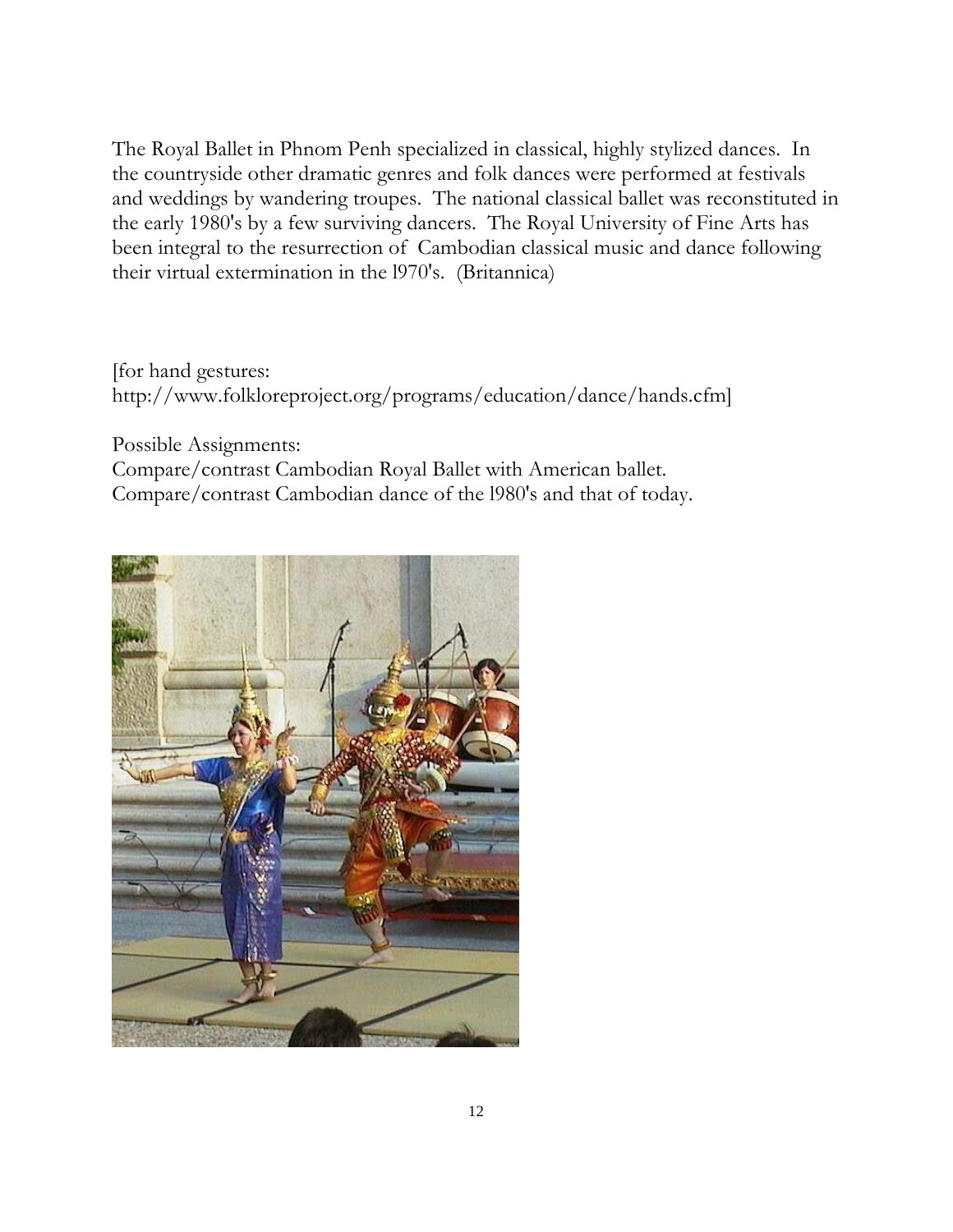### MUSIC

Cambodian music has a long tradition. The bas-refliefs on some of the monuments in the Angkor region depict musicians and *apsara* holding instruments similar to Khmer instruments of today. Traditionally, music accompanied a performance which had religious significance.

Pin peat is a musical ensemble which is played at religious and entertainment functions. To listen to a elements of a virtual *pin peat* ensemble, log onto www.research.umbc.edu/efhm/cambodia/pinpeat.htm.

After the war Khmers in America developed a pop industry which was later exported back to Cambodia, where it is extremely popular.

In 2001, Prach Ly, a Cambodian-American who left Cambodia when he was four years old, made a CD of Cambodian rap, titled The Khmer Rouge. He did it, he states in an article, because, "I had aunts and uncles who were killed. My parents almost died, too, and they remind me of that every day" (AsiaWeek)

### Possible Assignments:

Research pin peat instruments and compare to US instruments. How did Khmer music begin? What are the earliest references to Khmer music? What is the difference between early music and contemporary music?

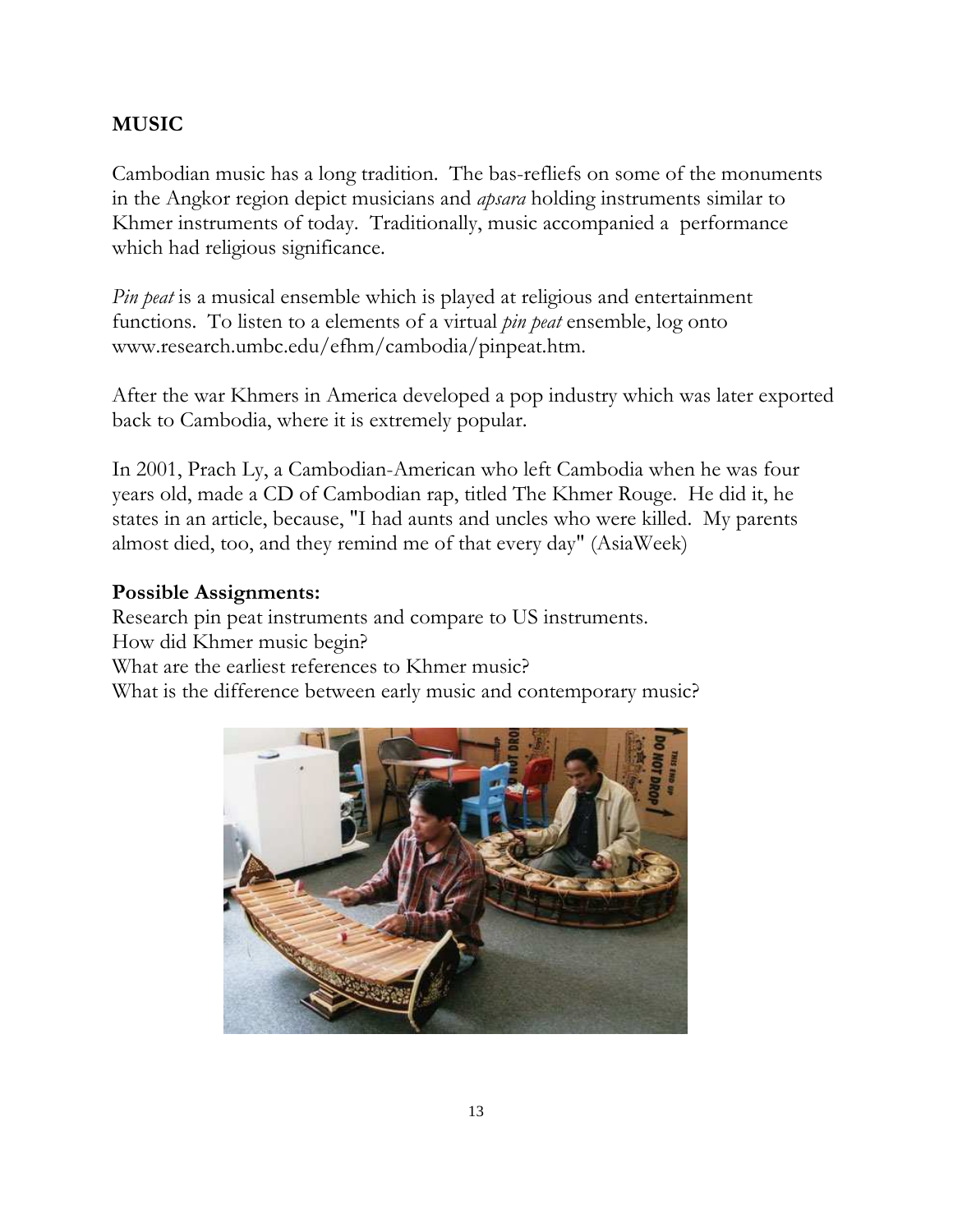

### ART

The civilization of the ancient Khmer in Cambodia is renowned for its extraordinary art and architecture of the sixth to the sixteenth centuries. The three chief periods of Khmer civilization are defined as pre-Angkor (before the 9th century), Angkor (9th-15 century) and post-Angkor (after the Thai invasion in 1431. The Khmer empire created one of the world's most glorious traditions of sculpture and architecture. The hundreds of Hindu and Buddhist temples constructed at Angkor and throughout Cambodia reflect the strong influence of the culture and religions of India. (NGA)

Today, Cambodian artists who have lived abroad often absorb both Asian and Western influences. Artists, such as Monirith Chhea and Emmanuel Nhean express the pain of the killing fields in their contemporary work, while other artists, like Narath Tan and Svay Pithoubandith continue in the traditional Khmer style.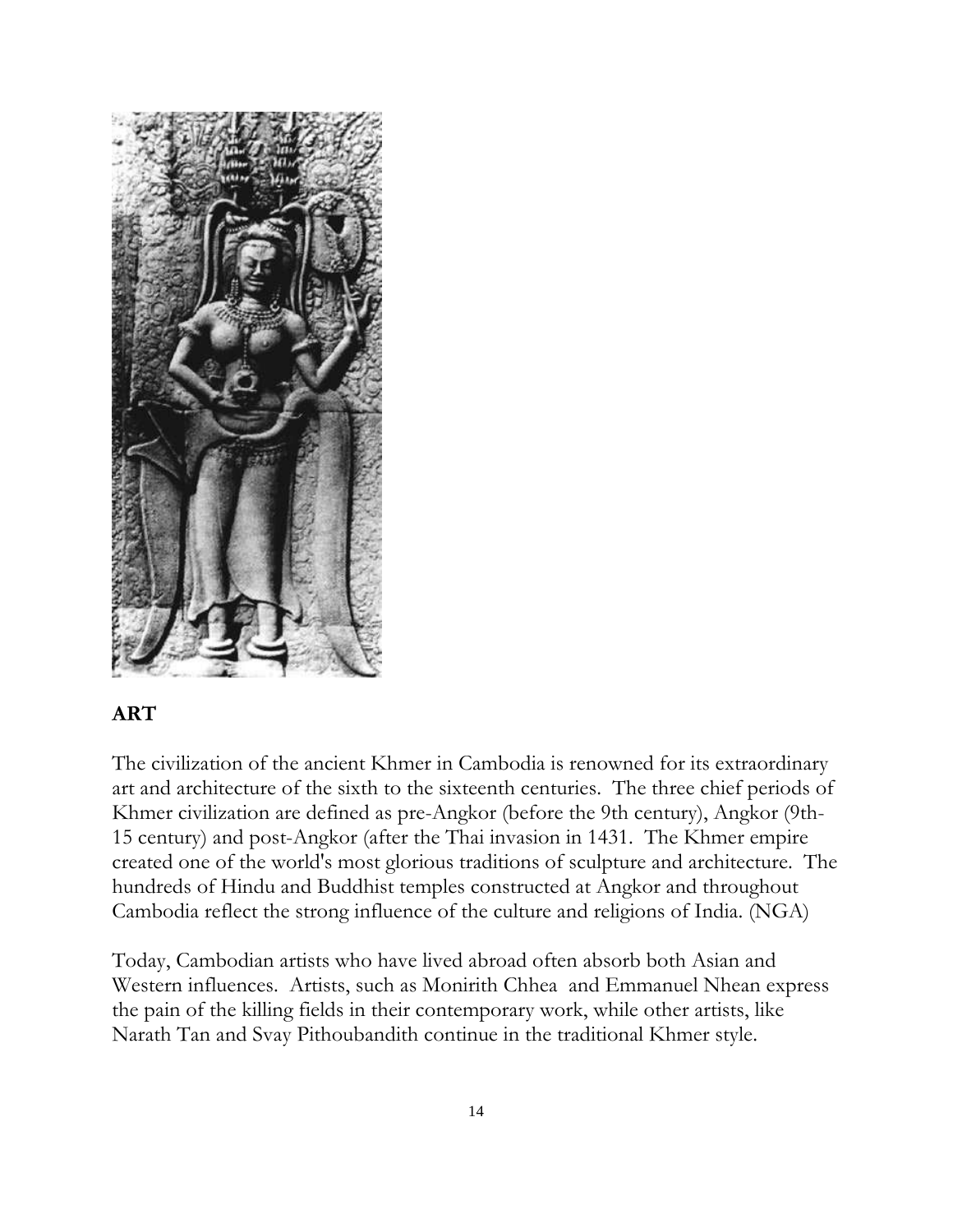Possible Assignments:

Research biographies of Cambodian artists working in the US and in Cambodia. Discuss the various styles of Khmer art.

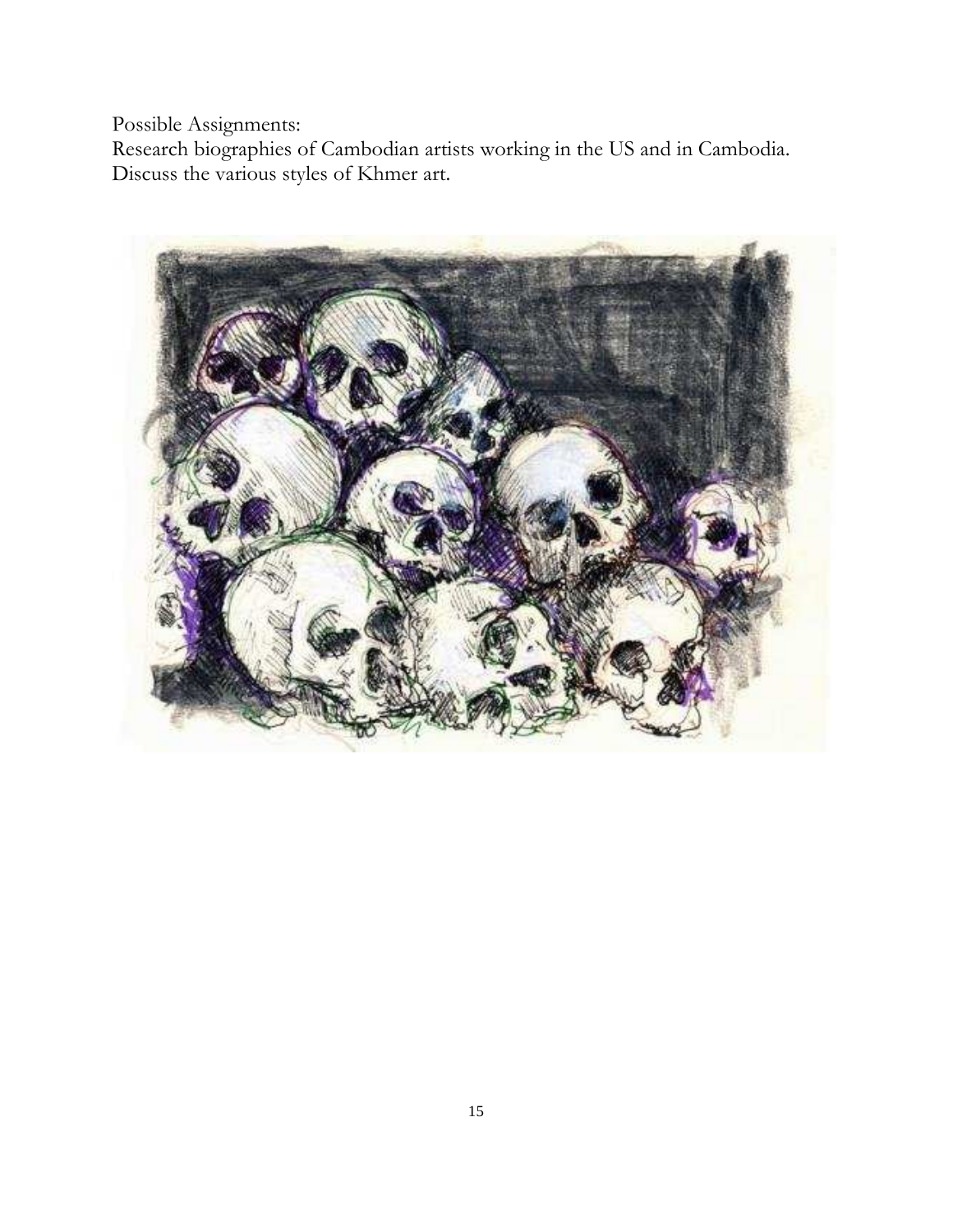#### BIBLIOGRAPHY

Chandler, David P. The Land and People of Cambodia. New York. Harper Collins. 1991

Chon, Gina. "Hard Rap on the Rouge." AsiaWeek. April 20, 2001. Vol 27 No 15

Encyclopedia Britannica online. http://www.britannica.com. July 17, 2007

Izu, Keno. Passage to Angkor. Santa Fe. Channel Photographics. 2003

Jackson, :Karl D. Ed. 1975-1978: Rendezvous with Death. Princeton, N.J. Princeton University Press. 1989

Legerwood, Judy. "Cambodian Literature." www.seasite.niu.edu/crossroads/ledgerwood/CambodianLiterature.htm

National Gallery of Art. Washington, DC. http://www.nga.gov/exhibitions/cambodia

Shapiro, Tony. "Cambodian.Folktales." www.einaudi,cornell.edu/SoutheastAsia/outreach/resources/CambodiaWebUnit/fol ktales.html

Steward, Frank and Sharon May, Eds. In the Shadow of Angkor: Contemporary Writing from Cambodia. Hawaii. University of Hawaii Press. 2004

UNICEF. http://unicef.org/infobycountry/cambodia\_39935.html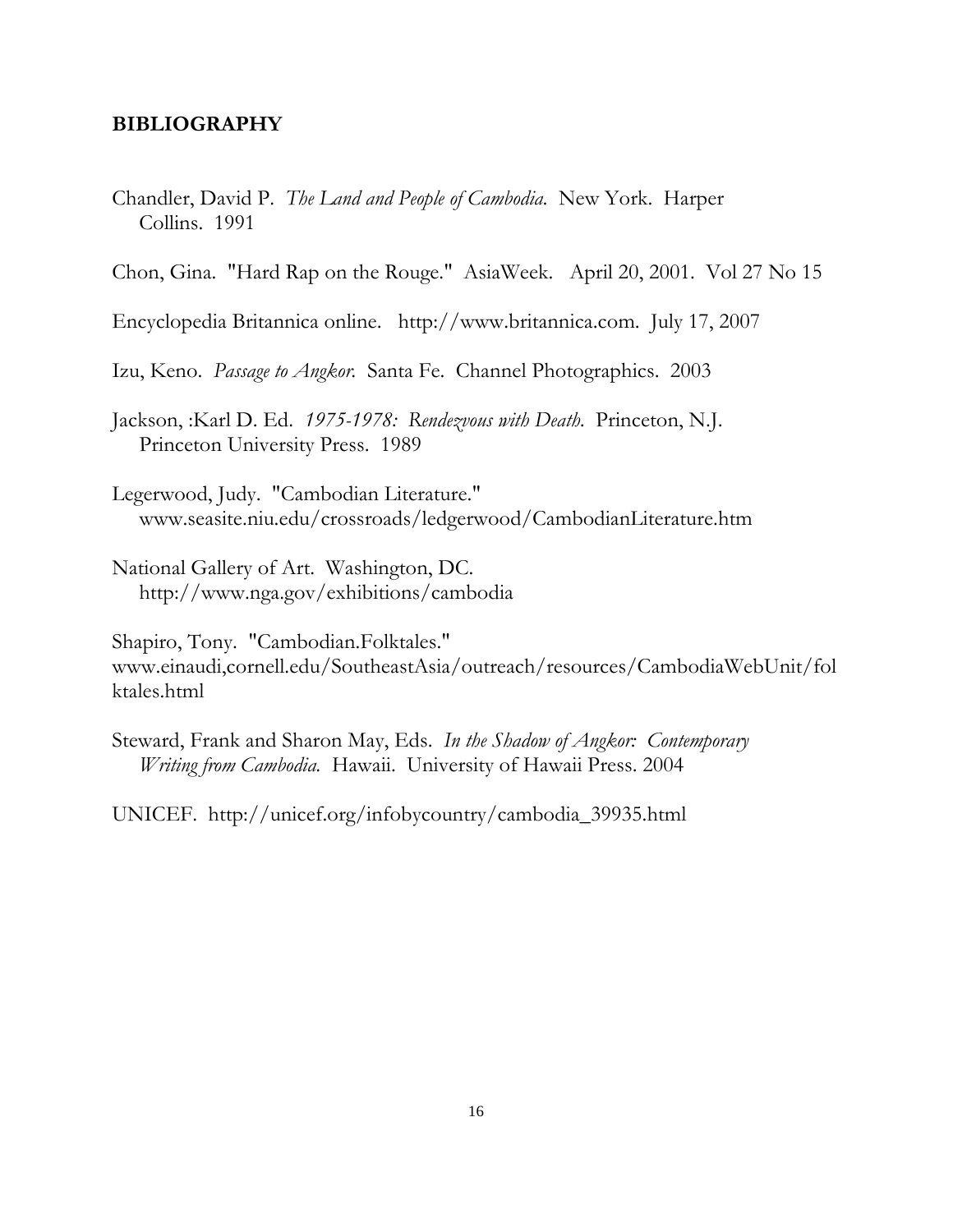## **Filmography**

## **Carolyn Perry**

Nice Hat! 5 Enigmas in the Life of Cambodia, dir. David Brisbin, 2006

Holy Lola, dir. Bertrand Tavernier, 2004

Le Papier ne peut pas envelopper la braise, dir Rithy Panh, 2007

Les Artistes du Théâtre Brûlé, dir. Rithy Panh, 2005

S-21, la machine de mort Khmère rouge, dir Rithy Panh, 2003... aka S21: The Khmer Rouge Death Machine (International: English title) ... aka S21: The Khmer Rouge Killing Machine (USA: festival title)

Les Gens d'Angkor, dir. Rithy Panh, 2003 ... aka The People of Angkor (International: English title)

Que la barque se brise, que la jonque s'entrouvre, dir. Rithy Panh, 2001

La Terre des âmes errantes, dir. Rithy Panh, 2000... aka The Land of the Wandering Souls (International: English title)

Un soir après la guerre, dir. Rithy Panh, 1998... aka One Evening After the War (USA)

Bophana, une tragédie cambodgienne, dir. Rithy Panh, 1996

Neak sre, dir. Rithy Panh, 1994... aka Gens de la rizière, Les ... aka Reisfeld, Das (Germany) ... aka Rice People

Cambodia, entre guerre et paix , dir. Rithy Panh, 199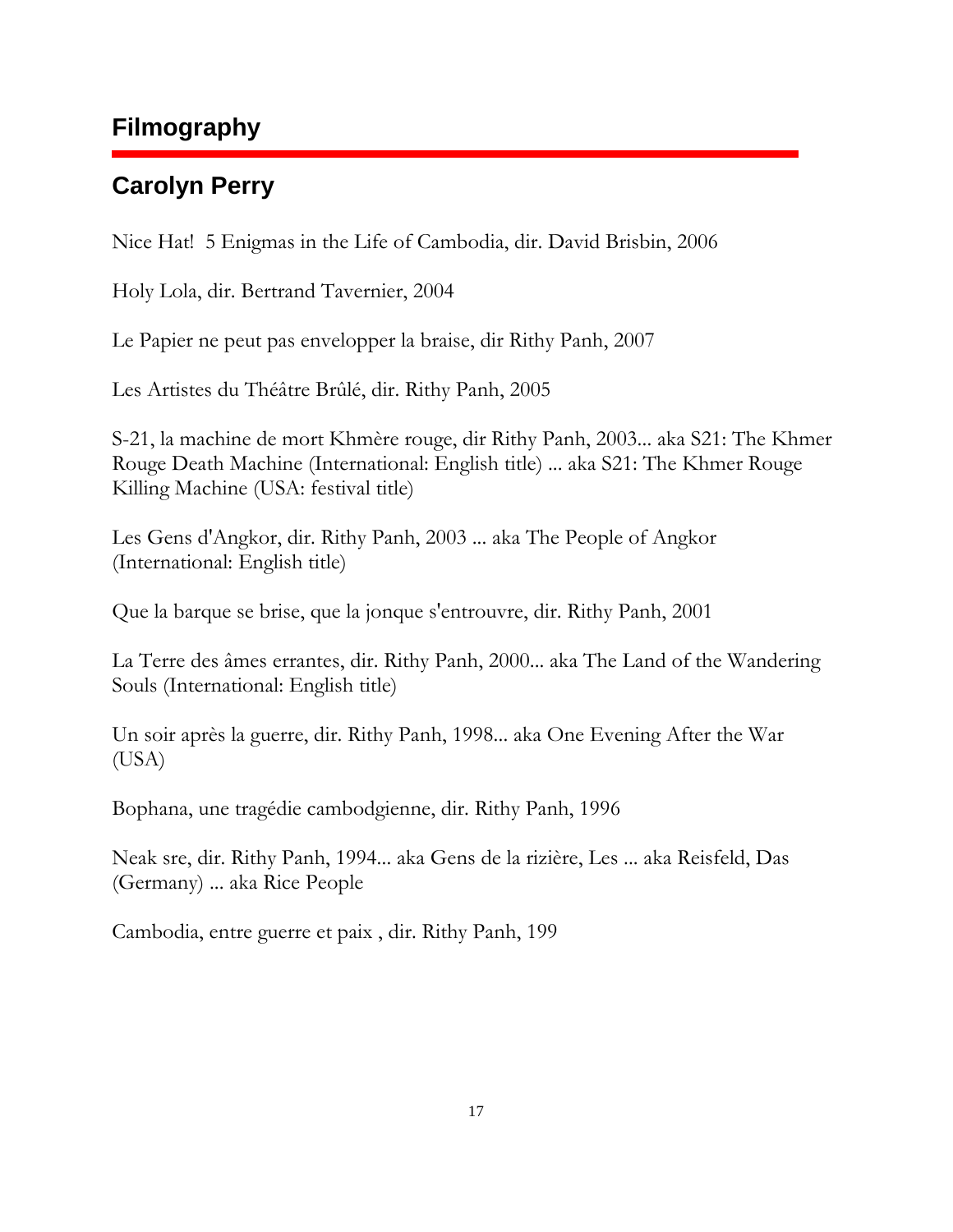## **History**

## Meredith Martin

### Discussion Questions:

- 1. Define the terms politicide, autogenocide and genocide. Are these terms interchangeable? Of the three, which most closely describes the events in Cambodia from 1975-1978? Are such terms synonymous with 'ethnic cleansing'? Explain your opinion.
- 2. What internal and external influences and factors led to the war in Cambodia? Explain Prince Sihanouk's policy of neutrality?
- 3. How did this book increase your appreciation of civil rights and personal freedoms? Has this book changed your respect for the rule of law and due process? Explain how?
- 4. How has this book increased you understanding of the importance of effective governing? Explain why or why not?
- 5. What ideological rhetoric or process of indoctrination was used by the Khmer Rouge to try and give Cambodians a new sense of national identity? How did they blend Maoist Communism and Cambodian culture? Why did this regime detest Western influence and fear/loath the outside interlopers? Why was there such a fear of infiltration by the CIA, KGB or Vietnamese operatives?
- 6. Are there any similarities to be drawn between Andrew Jackson's Cherokee Removal, Adolf Hitler's Final Solution and Pol Pot's Khmer Rouge regime? Explain.
- 7. Do you think Americans were oblivious or naive concerning the problems in Southeast Asia from 1975-1978? Research this question.
- 8. How did the war differ for families living in urban areas versus rural areas? Educated versus uneducated? Explain the different experiences during the war because of gender?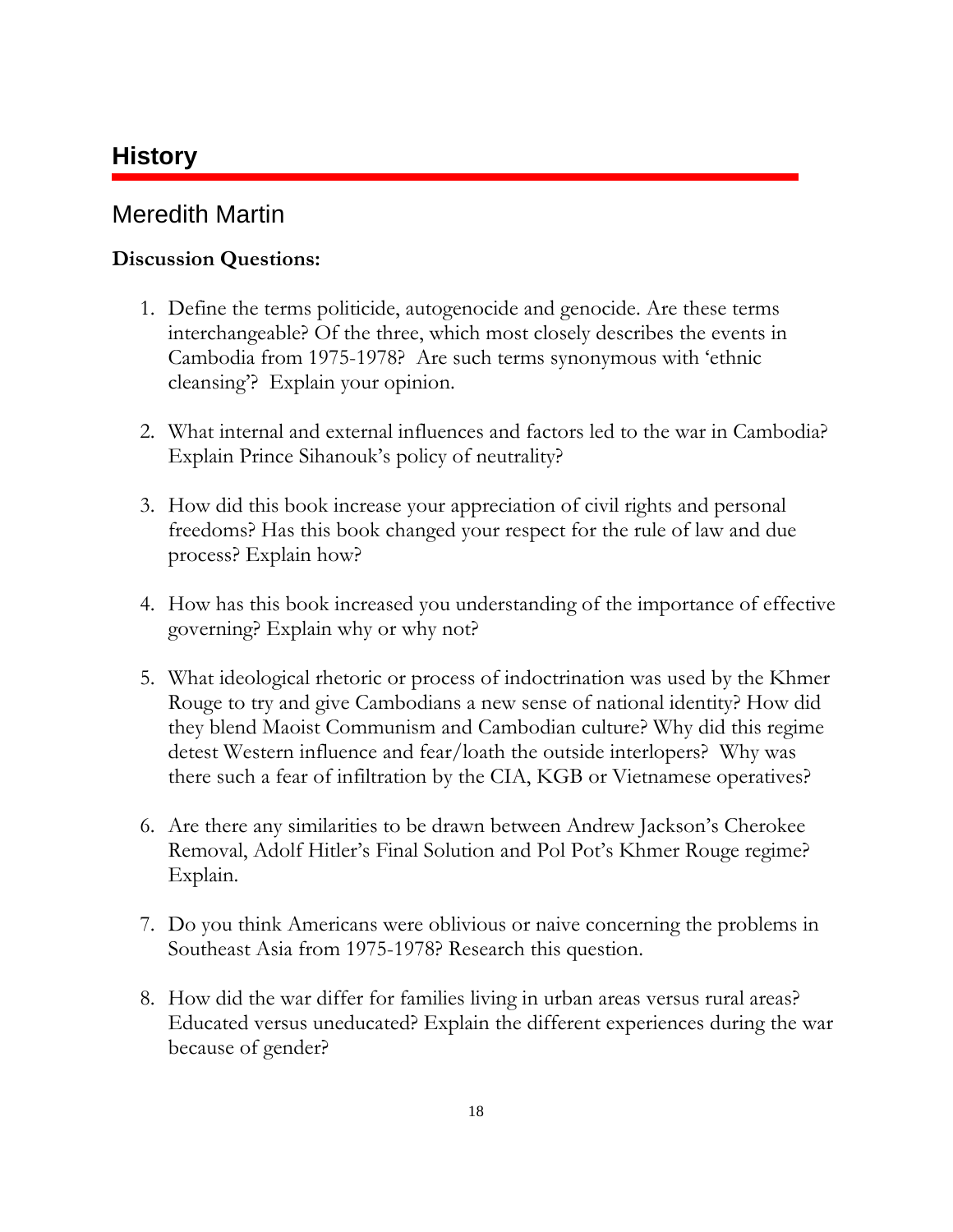- 9. Explain the term 'assimilation'. Is this term often used in association with genocide and ethnic cleansing? Think of different periods in U.S./World History when the same practice was applied. Was resistance futile for the Ung family?
- 10.Did you sympathize with Ung's eventual desire to assimilate into American culture? Why? Was this desire a betrayal of her family and her culture? Explain.(Question from publisher, Harper Collins)
- 11.Explain the statement, "war turns men (generic man) into ghastly agents of terror." Does this statement apply to the both the Khmer Rouge and the author? Explain your opinion.
- 12.Ultimately, Cambodia was liberated with the help and assistance of what nation? Explain using specific detail. Does this fact change your views on U.S. intervention or interference? Explain why?
- 13.What role, if any, do citizens of humanity and their governments have in trying to end violent regimes who commit acts of racial cleansing and genocide?
- 14.Over the course of history, are civilians ever 'fair game' during a time of war? Explain.
- 15. Did the Khmer Rouge employ the same interrogation tactics as other rouge regimes or legitimate global powers? Did their method of division and terror mirror any of activities undertaken during the interrogations at Abu Goraib and Guantanamo Bay? Is this methodology ever acceptable? Explain your opinion?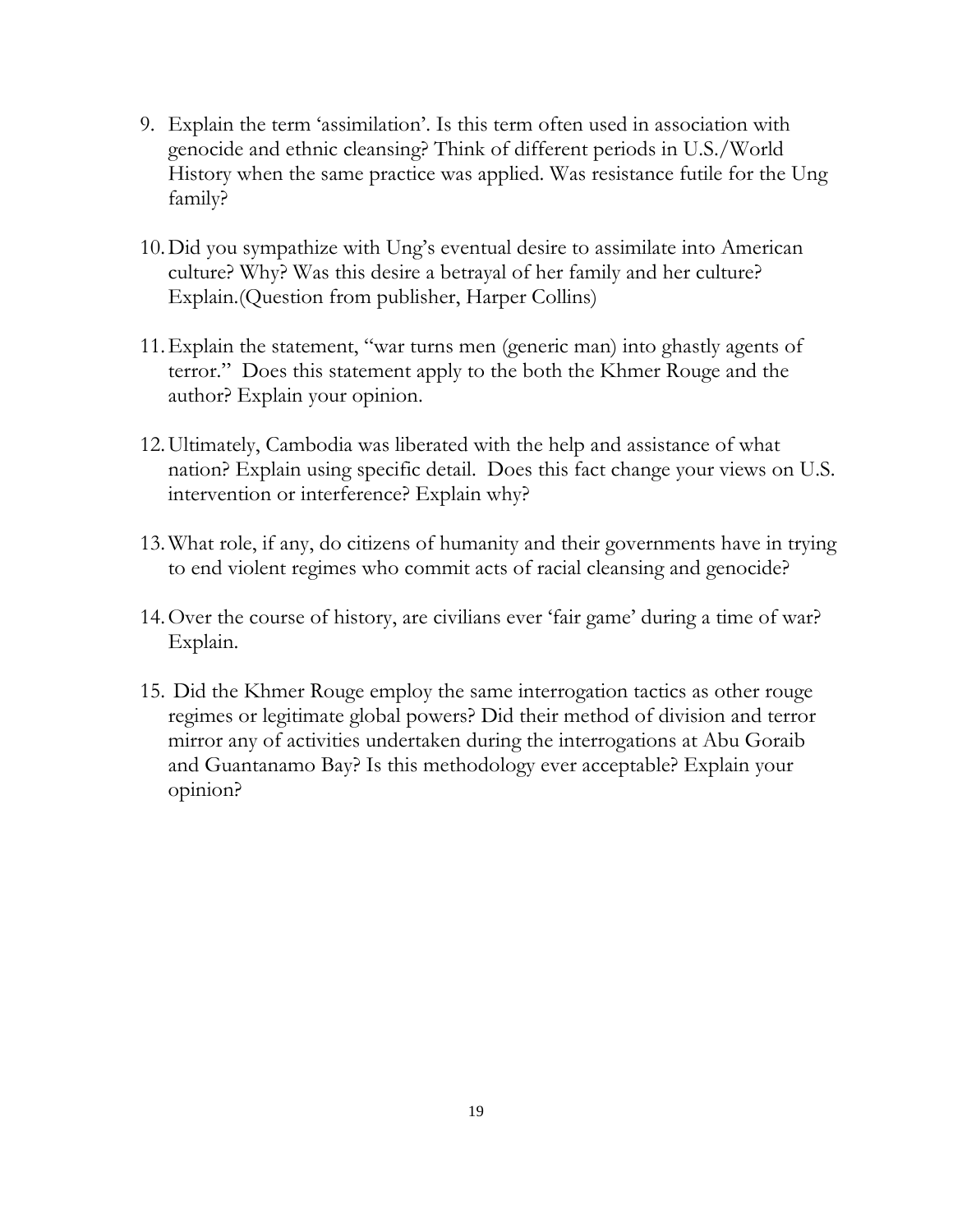

#### Suggestions for Additional Reading and Reflection

David Chandler. Voices from S-21: Terror and History in Pol Pot's Secret Prison. Berkeley: University of California Press, 1999.

 $\therefore$  Brother Number One: A Political Biography of Pol Pot, Sydney: Allen and Unwin, 1993.

Pran Dith, compiler and Kim DePauler, ed. Cambodia's Killing Fields: Memoirs of Survivors, New Haven: Yale Southeast Asia Studies Monograph Series, 1997.

Chanrithy Him. When Broken Glass Floats: Growing up under the Khmer Rouge. New York: Norton, W. W. & Company, 2001.

Ben Kiernan, ed. Blood and Soil: A World History of Genocide and Extermination from Sparta to Darfur.

The Pol Pot Regime: Race, Power and Genocide in Cambodia under the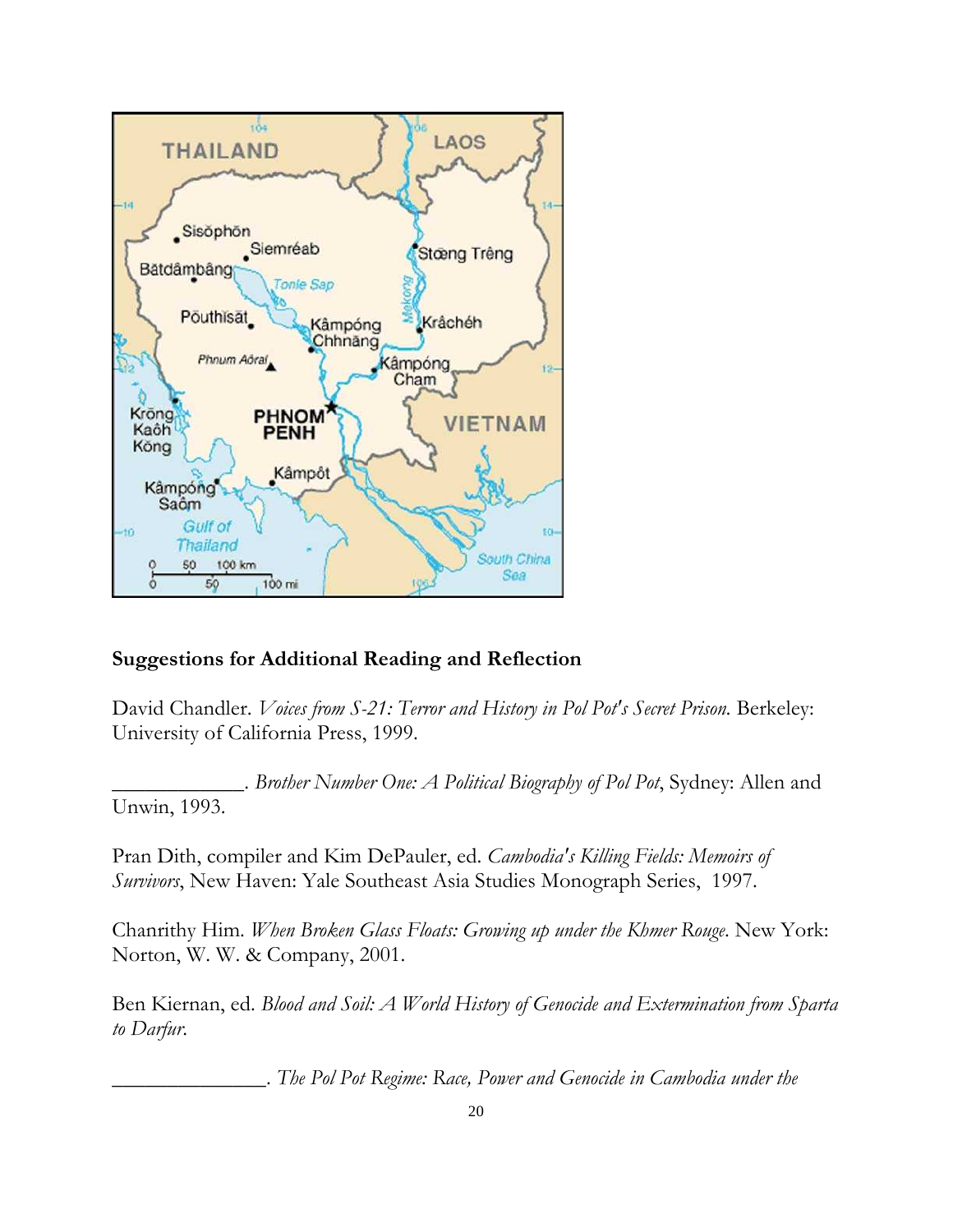Khmer Rouge, New Haven: Yale, 1996.

Henri Locard. Pol Pot's Little Red Book: The Sayings of Angkar. Foreword by David Chandler. Chang Mai: Silkworm Books, 2005.

Michael Mann. The Dark Side of Democracy: Explaining Ethnic Cleansing. Cambridge: Cambridge University Press, 2005.

Nicolaus Mills and Kira Brunner, eds. The New Killing Fields: Massacre and the Politics of Intervention. New York: Basic Books, 2001

### Websites

Cambodia: A Photo Gallery http://www.mekong.net/cambodia/photos.htm

Dith Pran Holocaust Awareness Project www.dithpran.org

Killing Fields Museum http://www.killingfieldsmuseum.com/news/news1.html

NGOs Forum on Cambodia http://www.ngoforum.org.kh/index.htm

UN Charter http://www.uichr.org/

UN Bulletin of Human Rights, Human Rights in Action http://www.ohchr.org/english/countries/field/docs/terrain.pdf

UN Declaration of Human Rights http://www.unhchr.ch/udhr/

UN TRANSITIONAL AUTHORITY IN CAMBODIA (UNTAC) http://www.un.org/Depts/dpko/dpko/co\_mission/untac.htm

University of Iowa Center for Human Rights http://www.uichr.org/

University of Maine Witnesses to Horror: Killing Fields Survivors Oral History Project http://www.usm.maine.edu/mcr/currents/nov02/witness\_to\_horror.html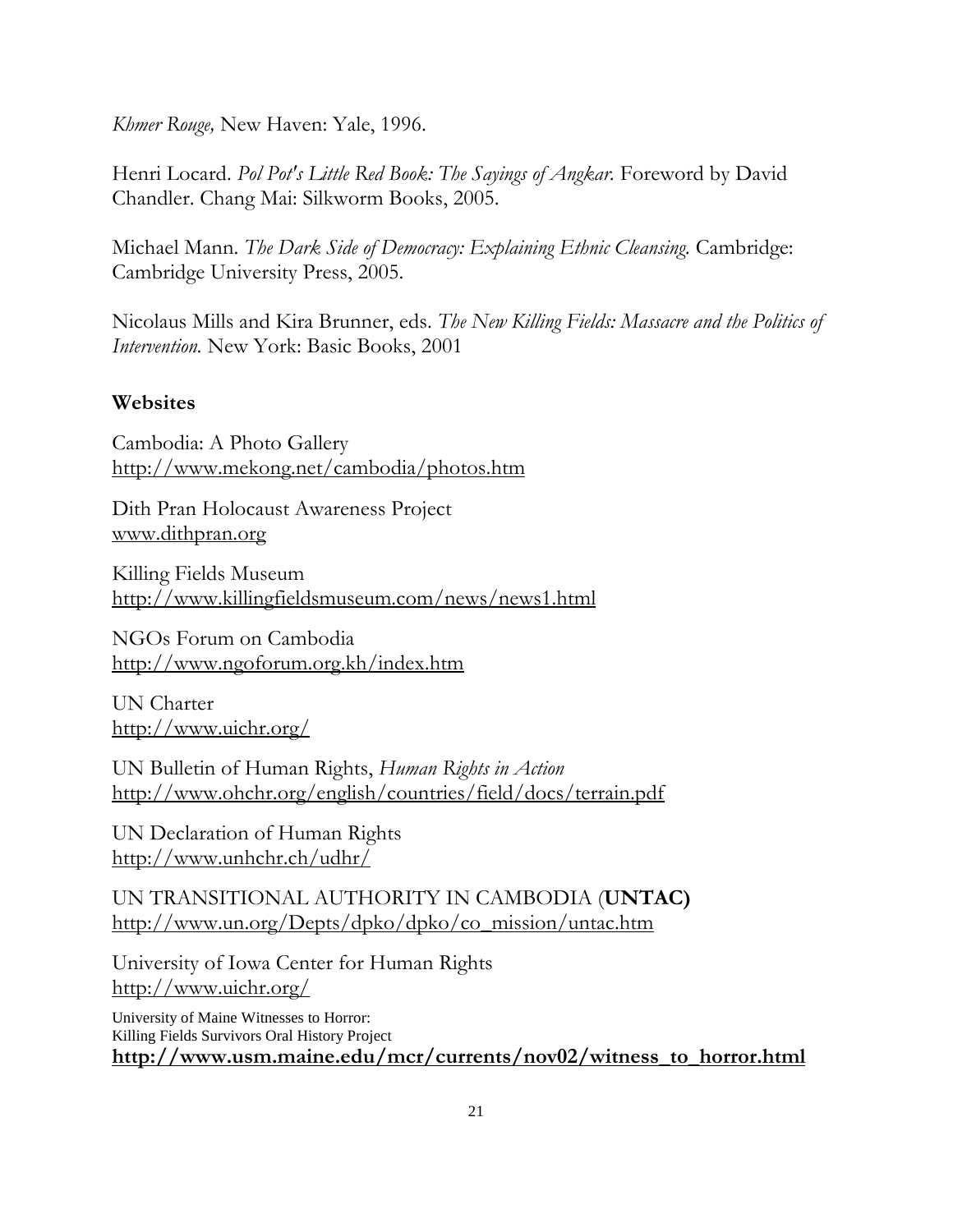## Literary Autobiography

## Delores Zumwalt

"Language creates illusions that tell the truth. . .All autobiographies create the illusion of the past coming to life . . .When formulated in words, autobiographical creation is literary art" (Mandel 63).

Fundamentally, autobiography is defined by literary critics as an organized narrative of the author's life prepared for an audience with an emphasis on introspection. As the narrator becomes his / her own subject, this genre takes multiple forms ranging from intimate diaries, journals, and letters (usually not intended for public scrutiny) to formal autobiography, memoirs, and reminiscences intended for publication.

The highly subjective nature of the genre leaves it open to broad critical analyses. Most cite its genesis with Augustine's Confessions (430 AD), while others consider some classical works by Hesiod, Plato, Ovid and Cicero as autobiographical. A few autobiographical works appeared in the Renaissance; a notable example is Margery Kempe's Book of Margery Kempe (1432-1436).

The earliest instances of the use of the English term, "autobiography" occurred first in a review published in the British *Monthly Review* (1797) and in an article authored by Robert Southey in the *Quarterly Review* (1809). The use of the term coincides with a flourishing of the genre in the late eighteenth century, probably due to the Romantic emphasis on the individual and the individual's role in society. Rousseau's Confessions (1764-70), Benjamin Franklin's Autobiography (1793), and Gibbon's Memoirs (1796) exemplify this movement. The term "autobiography" first appeared in a title with the 1832 edition of The Autobiography of Thomas Shepard, a Puritan cleric who penned his life story two hundred years earlier under the title, My Birth and Life. In like manner, Franklin's life story appeared first under the title, *The Private Life of the Late Benjamin* Franklin. Consequently, Charles Berryman asserts, "The invention of 'autobiography' as a critical term marks the birth of a genre—not in practice, of course, which goes back at least as far as Augustine, but in theory which has been called forth by the act of definition" (72).

Twentieth century autobiographical works expanded the distinctions and limitations of the genre as authors began borrowing modes of fiction to write their stories of life experience. The melding of fiction and personal experience—often written in the guise of fiction—is the hallmark of such works, as in Maxine Hong Kingstons' Woman Warrior (1975). Writers of metafiction, like Kurt Vonnegut, further blurred the boundaries of fiction and autobiography with works like Slaughterhouse-Five (1969). The critic William Spengemann views such works as mirroring "changing ideas about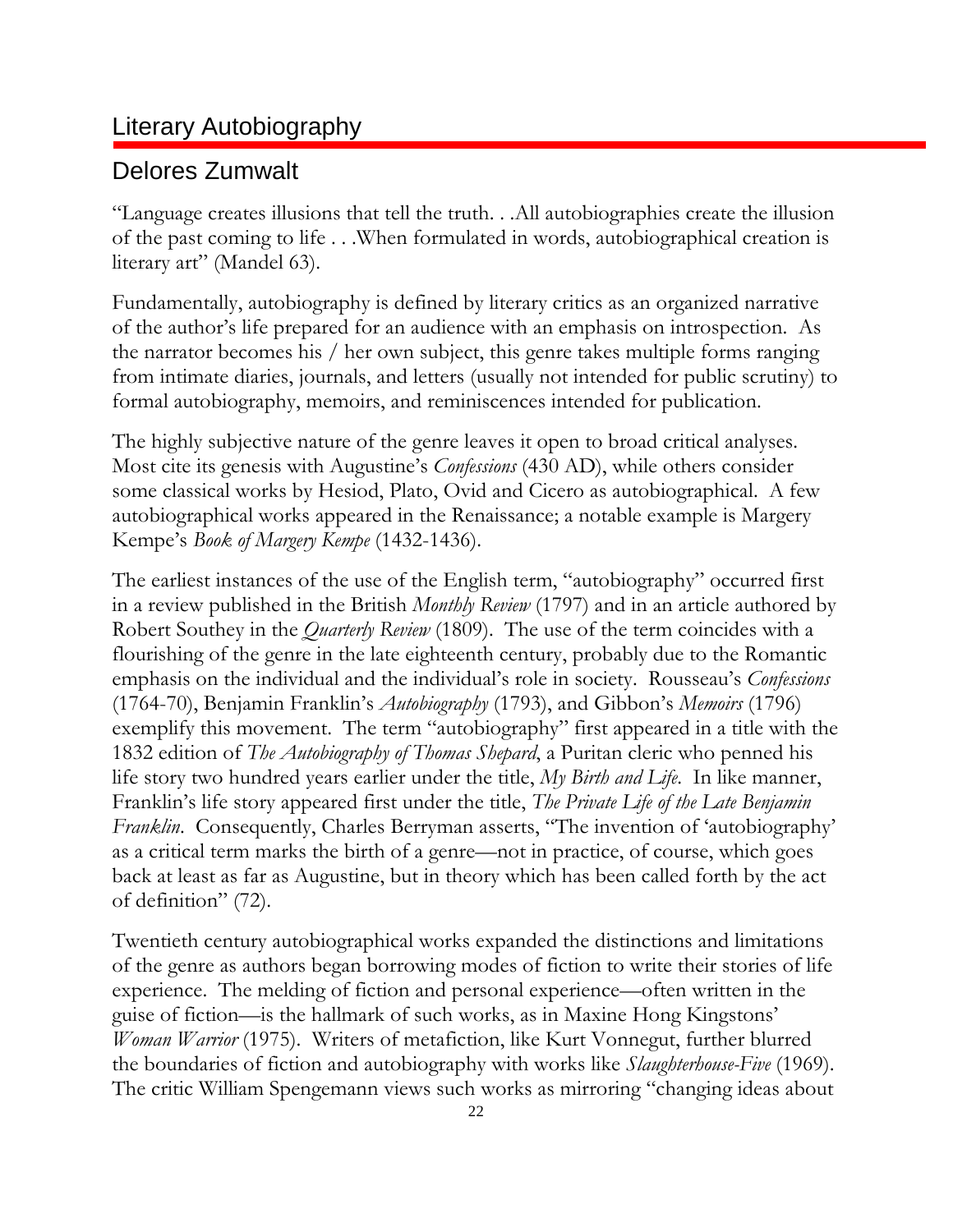the nature of self" (xii). He chronicles the evolution of the genre of autobiography in three broad stages he calls: history, philosophy, and poetry—the latter reflects the evolving nature of autobiography in the twentieth century as it assumes the symbolic characteristics of the novel.

Autobiographical works are often categorized as follows:

Thematic: The Americanization of Edward Bok, 1920 & Mein Kampf, 1925-1927

Religious: Augustine's *Confessions*, 430 AD & John Cardinal Newman's Apologia, 1864

**Intellectual:** John Stuart Mill's *Autobiography*, 1873 & The Education of Henry Adams, 1907

**Fictionalized:** James Joyce's *A Portrait of the Artist as a Young Man*, 1916 & George Santayana's The Last Puritan, 1935

References: A Handbook to Literature, Holman & Harmon; A Glossary of Literary Terms, Abrams; and Merriam-Webster's Encyclopedia of Literature

"Writing autobiography is one of the strategies human beings have developed to make life matter. The way in which the illusion of the past is presented is, finally, the meaning of the author's life" (Mandel 64).

#### Suggested Class Activities and Assignments

#### Literature classes:

- Group oral presentations on assigned autobiographical works that represent key categories of the genre, such as: the spiritual autobiography (Augustine's Confessions or John Bunyan's Grace Abounding to the Chief of Sinners); secular **autobiography** (The Education of Henry Adams, or The Autobiography of Malcolm X); autobiography of artistic identity (Wordsworth's *Prelude* or James Joyce's A Portrait of the Artist as a Young Man); **autobiographical novel** (Kingston's Woman Warrior or Vonnegut's Slaughterhouse-Five); **autobiographical letters** / journals not intended for publication (Pepys Diaries or Dorothy Wordsworth's Journals).
- Group oral presentations that focus on the examination of several examples of one particular type of multicultural autobiography, such as the slave narrative or immigrant memoirs.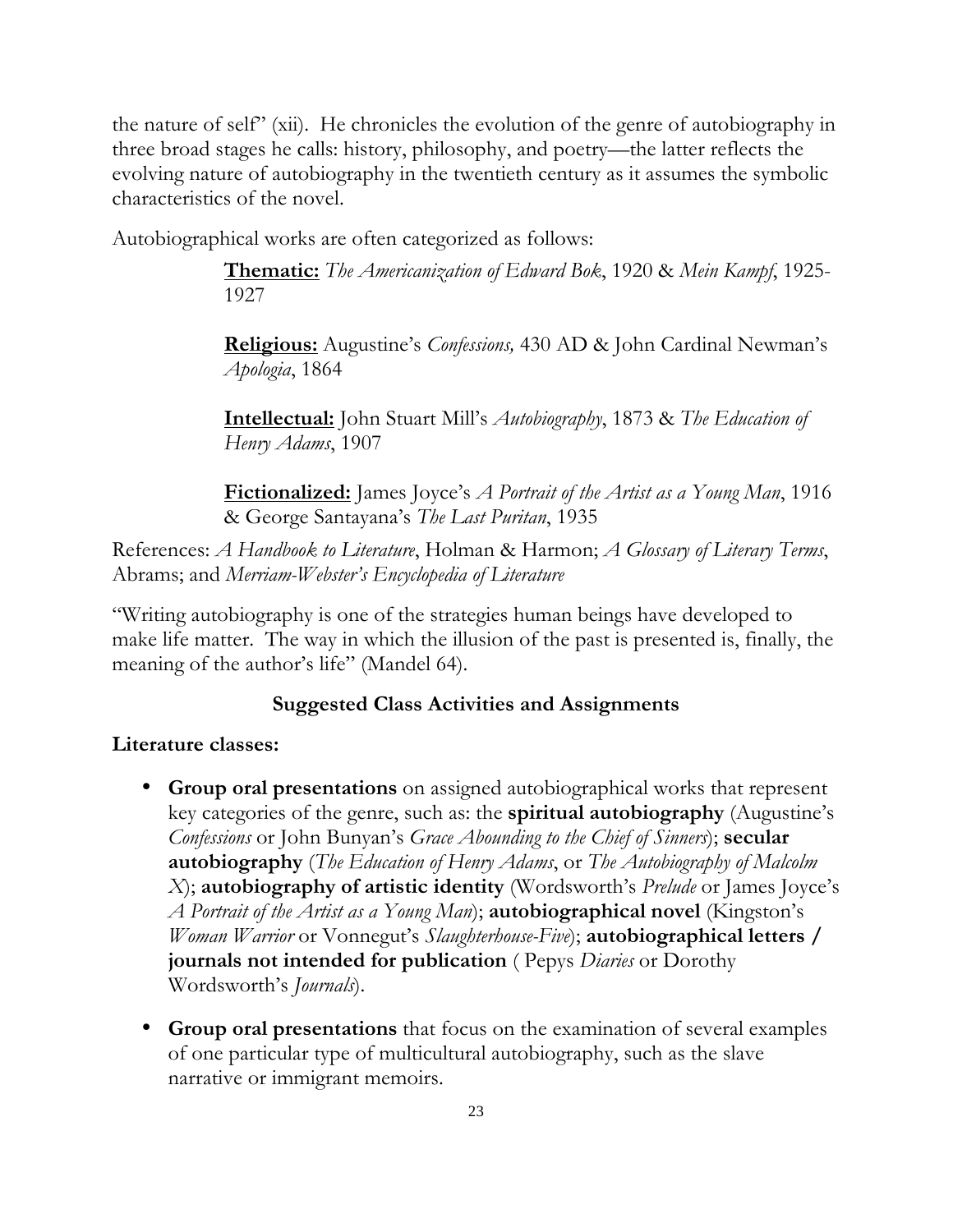- Paper Assignment: use one particular convention of literary autobiography (such as introspection or identity assessment) as the basis for a critical analysis of First They Killed my Father: A Daughter of Cambodia Remembers.
- Paper Assignment: compare First They Killed my Father: A Daughter of Cambodia Remembers and one other autobiography—ground the comparison in two or three literary elements presented in class.
- **Paper Assignment:** social / cultural context is central to the setting of most autobiographies; select one particular element of the social / cultural context of an autobiography (such as religion, war, or a particular political, social or environmental movement) and evaluate its impact on the narrator and his / her purpose in writing the life story. Social / cultural context can also serve as the basis for a comparison of another memoir to Ung's.

"Augustine and Cowper, Rousseau and Montaigne—all of these writers disclose their sense of their own reality in their self-portraits. Because their (and our) reality is largely rooted in the shared assumptions of our culture, the written autobiography becomes a formal mode of maintaining the reality of reality" (Mandel 72).

#### Composition Classes:

- Paper Assignment—Analysis: profile Ung's target audience; identify specific rhetorical devices she uses to appeal to that audience and evaluate her use of them.
- Paper Assignment—Analysis: consider the concept of voice as it relates to purpose; as an adult, Ung writes her memoir in the voice of a child. . .why? Avoid the obvious (she was a child at the time of the experience), and consider the effect of the child's voice on her audience—how does this help her to achieve and communicate purpose? What specifically is her purpose in writing her memoir? A useful assignment to help students understand the necessary confluence of various rhetorical strategies in effective composition.
- Paper Assignment—Argument: research the landmine issue that is central to Ung's activism; develop either a position or a policy (plan / solution) argument that relates to one **specific** element of the issue (such as the impact on a particular geographical region or demographic group); take care to narrow your argument to a topic that is manageable—avoid the fallacies of oversimplification and generalization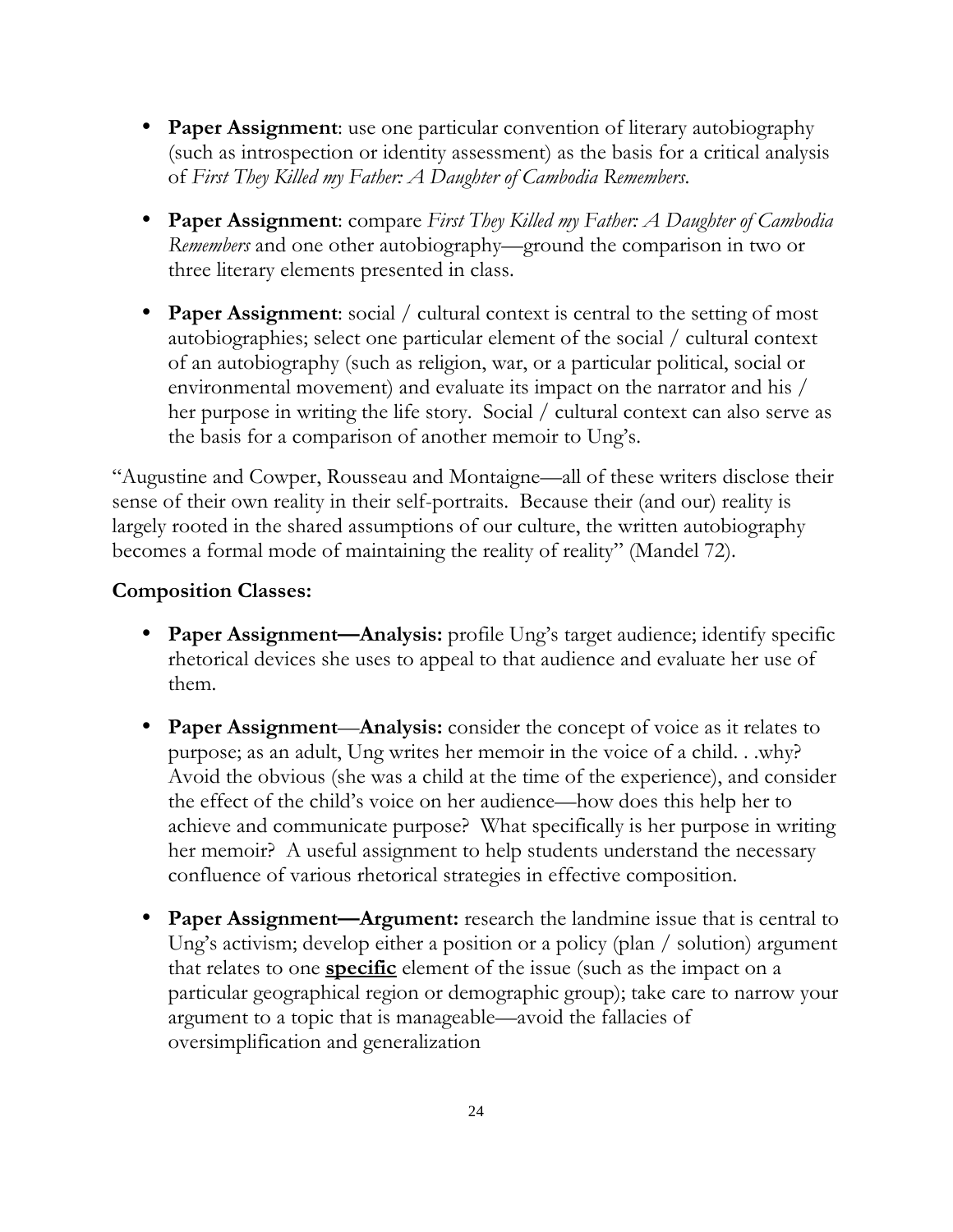• Paper Assignment—Argument: how effective is personal memoir in shaping social / political policy? Are other modes, such as public dialectic (debates, forums, etc.), broadcast journalism, or special interest promotions better suited to the task? Take a position and support it with specific, research-based data

#### Literary Autobiography: Selected Critical Bibliography

- Ashley, Kathleen, Leigh Gilmore, and Gerald Peters, eds. Autobiography and Postmodernism. Amherst: U of Massachusetts P, 1994.
- Bergland, Betty Ann. "Representing Ethnicity in Autobiography: Narratives of Opposition." The Yearbook of English Studies 24 (1994): 67-93.
- Berryman, Charles. "Critical Mirrors: Theories of Autobiography." Mosaic: A Journal for the Interdisciplinary Study of Literature 32 (March 1999): 71-84.
- Couser, G. Thomas. "Genome and Genre: DNA and Life Writing." Biography: An Interdisciplinary Quarterly 24 (Winter 2001): 185-96.
- Dalziell, Rosamund, ed. Selves Crossing Cultures: Autobiography and Globalisation. Melbourne: Australian Scholarly Publishing, 2002.
- Egan, Susanna. *Mirror Talk: Genres of Crisis in Contemporary Autobiography*. Chapel Hill: U of North Carolina P, 1999.
- Eakin, Paul John. American Autobiography, Retrospect and Prospect. Madison: U of Wisconsin P, 1991.
- - -.. "Breaking Rules: The Consequences of Self-Narration." Biography: An Interdisciplinary Quarterly 24 (Winter 2001): 113-27.
- - -.. How Our Lives Become Stories: Making Selves. Ithaca: Cornell U. P., 1999.
- - -. "What Are We Reading When We Read Autobiography?" Narrative 12 (May 2004): 121-32.
- Fleishman, Avrom. Figures of Autobiography: The Language of Self-Writing. Berkeley: U of California P, 1983.
- Holden, Philip. "Other Modernities: National Autobiography and Globalization." Biography: An Interdisciplinary Quarterly, 28 (Winter 2005): 89-103.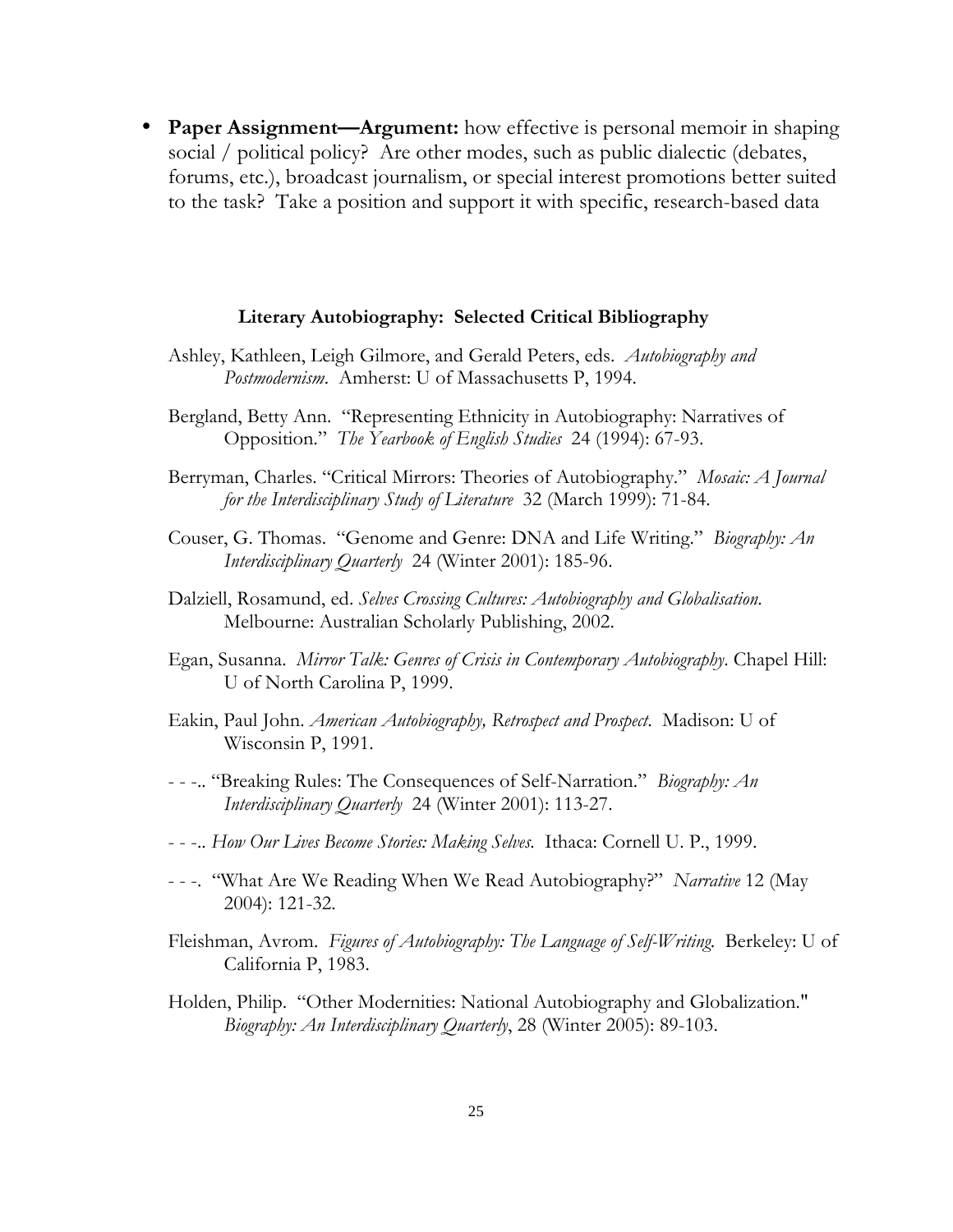- Kennedy, Helen. "Technobiography: Researching Lives, Online and Off." Biography: An Interdisciplinary Quarterly 26 (Winter 2003): 120-39.
- Leibowitz, Herbert. Fabricating Lives: Explorations in American Autobiography. New York: Knopf, 1989.
- Mandel, Barrett, J. "Full of Life Now." Autobiography: Essays Theoretical and Critical. Ed. James Olney. Princeton, Princeton UP, 1980. 49-72.
- Olney, James, ed. Autobiography: Essays Theoretical and Critical. Princeton: Princeton UP, 1980.
- - -. Metaphors of Self: The Meaning of Autobiography. Princeton: Princeton UP, 1972.
- - -, ed. Studies in Autobiography. New York: Oxford UP, 1988.
- Sayre, Robert F. "The Proper Study—Autobiographies in American Studies." American Quarterly 29 (1977): 241-262.
- Spengemann, William. The Forms of Autobiography: Episodes in the History of a Literary Genre. New Haven: Yale UP, 1980.
- Spicer, Jakki. "The Author Is Dead, Long Live the Author: Autobiography and the Fantasy of the Individual." Criticism: A Quarterly for Literature and the Arts 47 (Summer 2005): 387-403.
- Wachter, Phyllis E. "Annual Bibliography of Works about Life Writing, 2003-2004." Biography: An Interdisciplinary Quarterly 27 (Fall 2004): 751-844.
- Wachter, Phyllis E. William Todd Schultz. "Annual Bibliography of Works about Life Writing, 2000-2001." Biography: An Interdisciplinary Quarterly 24 (Fall 2001): 827-916.
- - -.. "Annual Bibliography of Works about Life Writing, 2001-2002." Biography: An Interdisciplinary Quarterly 25 (Fall 2002): 593-671.
- - -. "Annual Bibliography of Works about Life Writing, 2002-2003." Biography: An Interdisciplinary Quarterly 26 (Fall 2003): 625-711.
- - -.. "Annual Bibliography of Works about Life Writing, 2004-2005." Biography: An Interdisciplinary Quarterly 28 (Fall 2005): 558-676.
- Wallach, Jennifer Jensen. "Building A Bridge of Words: The Literary Autobiography as Historical Source Material." Biography: An Interdisciplinary Quarterly 29 (Summer 2006): 446-61.
- Zalis, Elayne. "At Home in Cyberspace: Staging Autobiographical Scenes." Biography: An Interdisciplinary Quarterly 26 (Winter 2003): 84-119.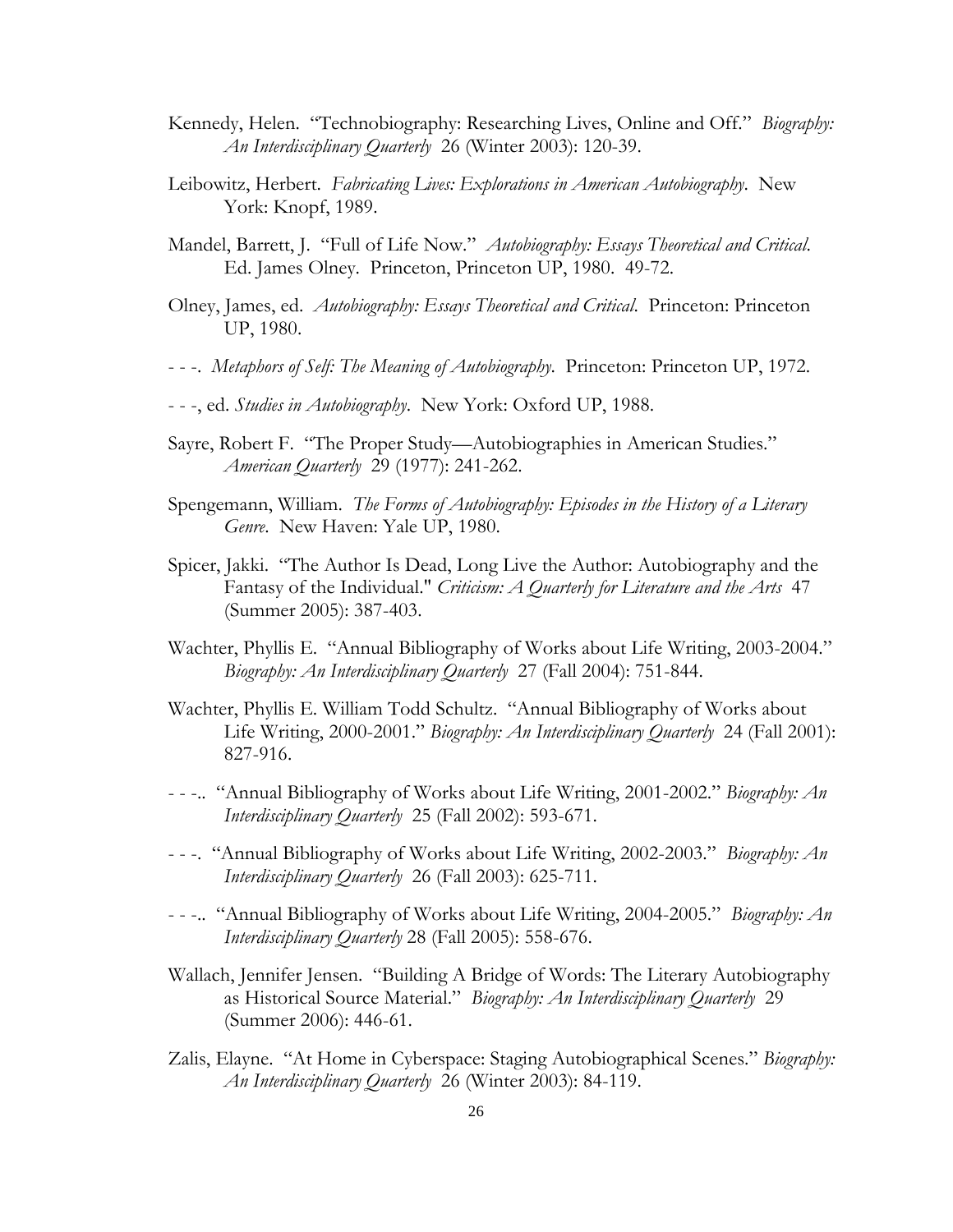Zinsser, William, ed. Inventing the Truth: The Art and Craft of Memoir. Boston: Mariner Books, 1998.

Zuern, John, ed. Introduction. "Screening Moments, Scrolling Lives: Diary Writing on the Web." Biography: An Interdisciplinary Quarterly 26 (Winter 2003): v-xxv.

"Readers turn to autobiography to satisfy a need for verifying a fellow human being's experience of reality. They achieve satisfaction when they feel strongly that the book is true to the experience of the author and when they are aware, to a lesser degree, that the book is an achievement of literary construction, making use of pretense as a way of highlighting its opposite, reality" (Mandel 58).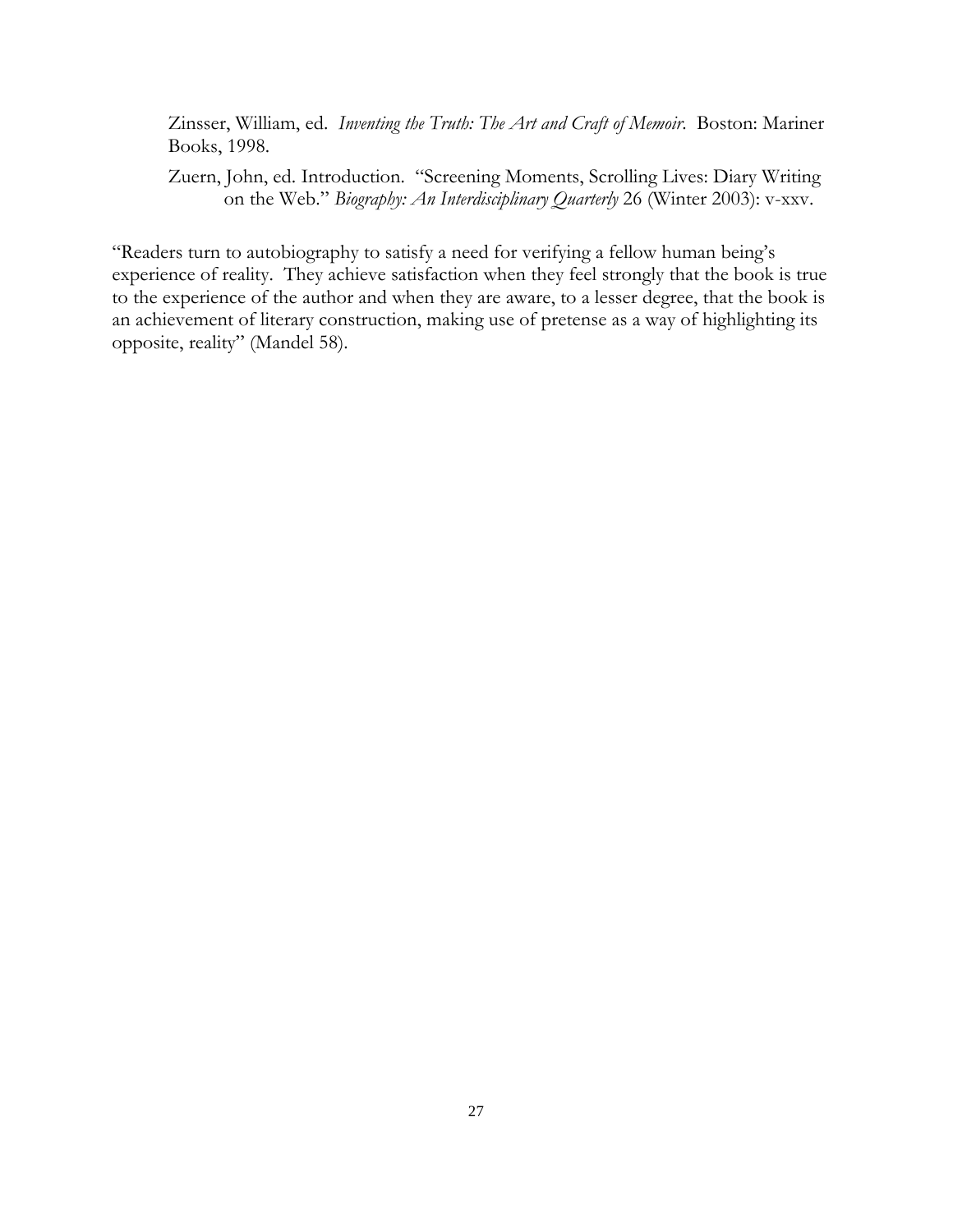## **Debra St. John**

#### Discussion Questions:

What is ethnic cleansing and genocide? Why does ethnic cleansing and genocide happen? How might genocide be prevented?

The concept of ethnic cleansing is not new. Do you believe that it is becoming more common, or do you believe that the media has enables to simply become more aware? Why?

Who are the Khmer Rouge? What fundamental problems existed in the Khmer Rouge's plan that caused the destruction of so many lives? Were there any values that the Khmer Rouge claimed to hold that you share?

Who was Pol Pot? How did he gain his political power?

Khmer Rouge, previously a weak guerrilla force run by disenfranchised leftist politicians, grew in the wake of the bombings, as each attack on Cambodian land legitimized their virulent hatred of Sihanouk. What country was responsible for the bombings? And what were the justifications for the action?

How much did the American presence (or lack thereof) influence key events in this book? What was the political/foreign policy role of the United States regarding Cambodia?

Who liberated the Cambodian people from the Khmer Rouge?

What are the challenges of justice related to convicting war criminals?

What does Ung's chapter "The Execution" tell us about the importance of justice? Was the execution just - why or why not, in your opinion?

What does Cousin Cheung's encounter with the soldiers who suspect her of being Khmer Rouge reveal about the political situation in Cambodia after the end of the war?

With armed struggle a reality of life for people all over the world both past and present, how does one draw the line as to which means are ethical and unethical for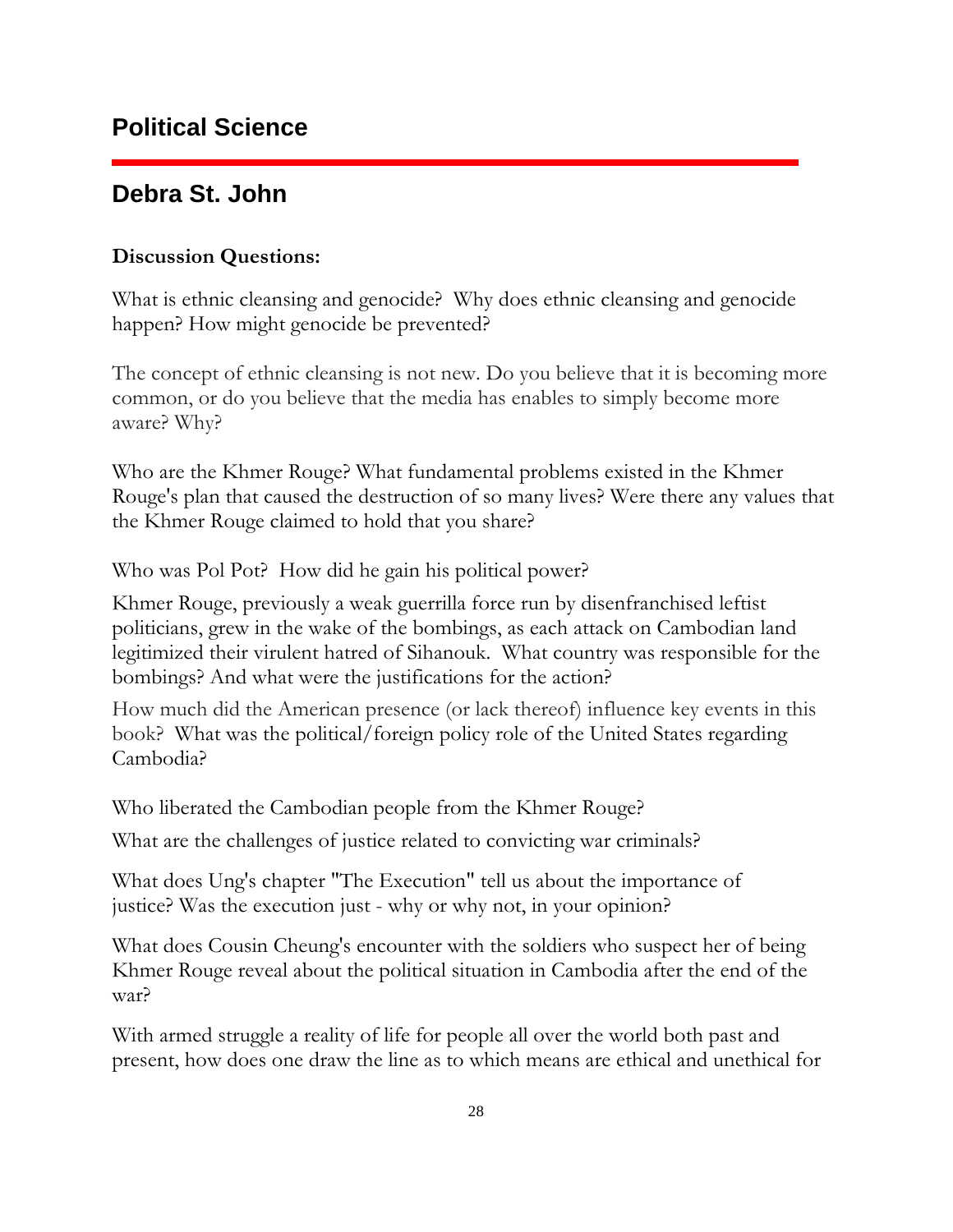coping with it, such as the author's current campaign against the use of landmines? Are there other tools of war that you believe should be broadly banned?

How has the legacy of the Khmer Rouge shaped the country; it's people and the political and economic institutions that govern Cambodia today?

List four examples of ethnic cleansing that has occurred in the  $19<sup>th</sup>$ -21<sup>st</sup> Centuries.

What influence or the lack thereof has the U.S. Government had regarding ethnic cleaning in Bosnia? Darfur?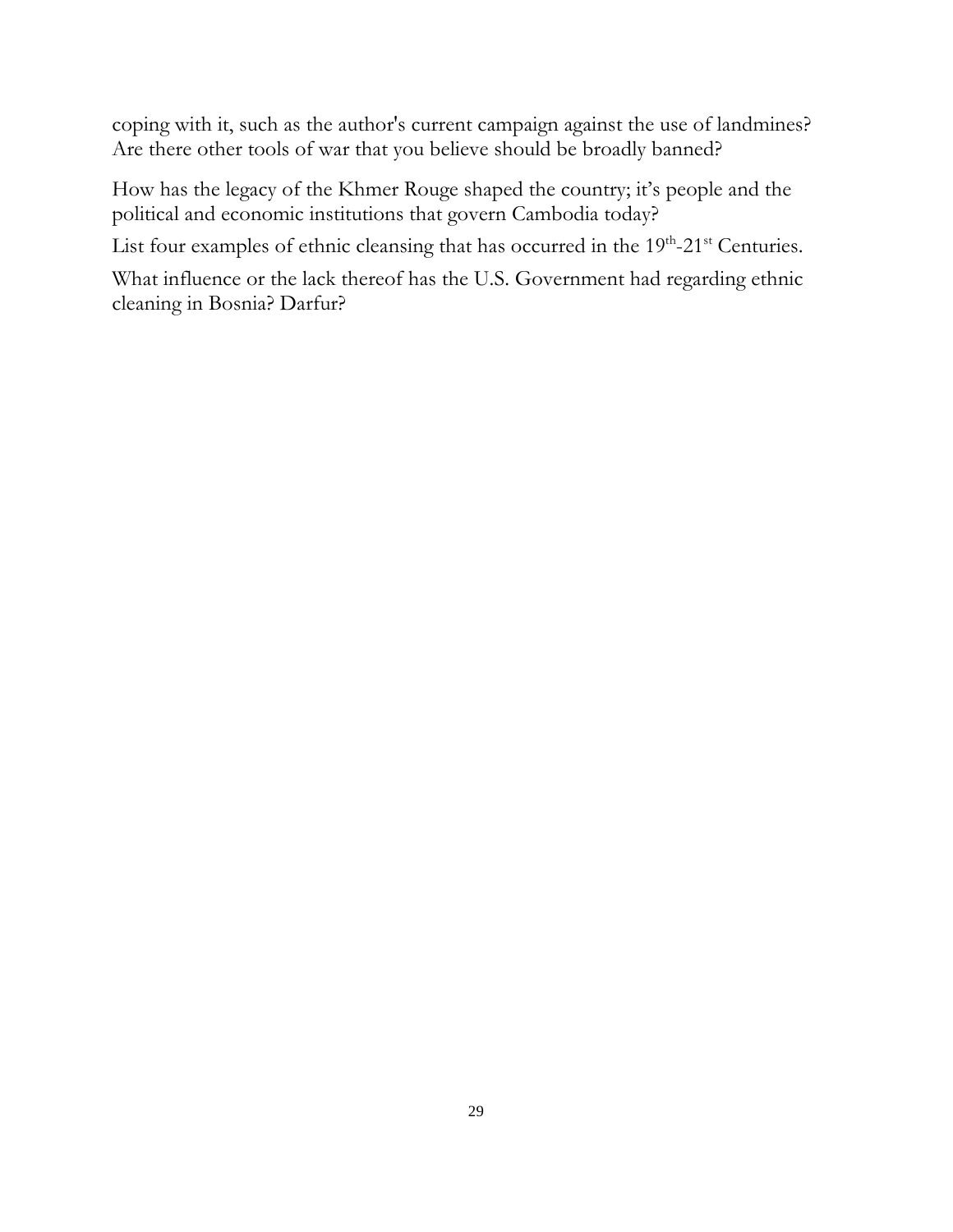### **Sociology**

## **Tracey Elliot**

#### Discussion Questions:

- 1. Identify cultural elements throughout the book such as norms (folkways and mores), values, beliefs, and symbols.
- 2. Define social institutions. What social institutions were altered or destroyed by the Khmer Rouge? For what purpose?
- 3. What do we learn about deviance as a social construct from the book? What types of behavior where defined as deviant by the Angkar? Why? What forms of social control did the Angkar use?
- 4. Give examples from the book of forced assimilation, expulsion, cultural genocide, prejudice, stereotyping, and discrimination.
- 5. Describe the "ideal" society the Khmer Rouge claimed it wanted to create. Are there any values that the Khmer Rouge claimed to hold that you share?
- 6. In the new "classless" society, a system of stratification still existed. Explain and describe the structure of this stratification system. Include discussions of status value, base people, new people, how labor was divided, and how goods and resources were distributed.
- 7. Why did the Khmer Rouge consider people from the countryside to be model citizens? How did they see urban people?
- 8. What changes were made to the use of verbal and nonverbal symbols in order to remove rank and status divisions? Give examples of language and dress norms.
- 9. Do you believe it is possible to have a classless society? Why or why not?
- 10.What was the significance of race/ethnicity throughout Ung's story?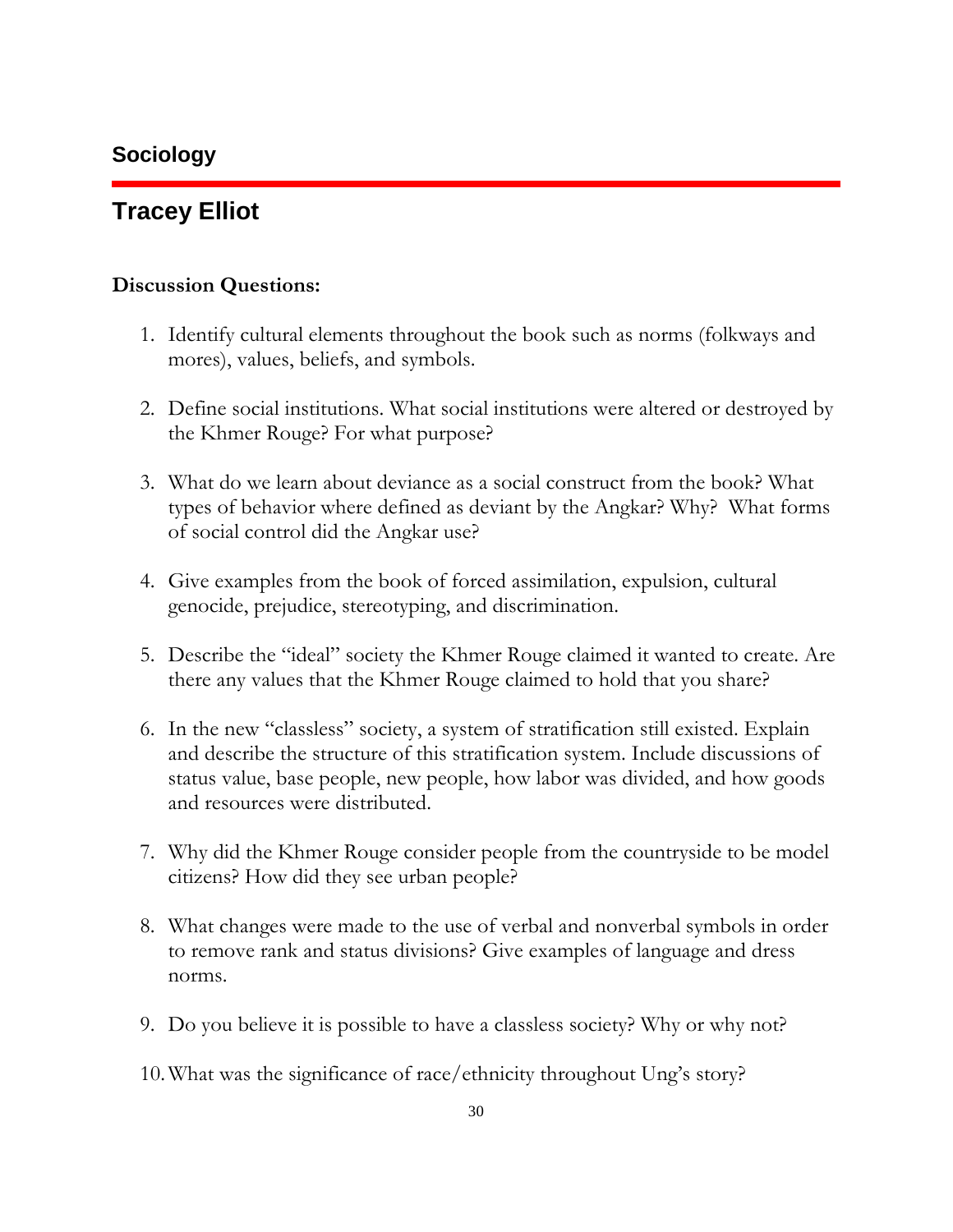- 11.How are gender roles depicted in the book before and during the war? How did the experiences of the male and female Ung family members differ?
- 12.How does Ung's perception of herself change throughout the story? How does her cultural/ethnic identity develop?
- 13.Explain how Ung attempted to assimilate into American culture. How would you explain Ung's desire to assimilate into American culture and her disconnect from her family in Cambodia?
- 14.Using the sociological imagination, reflect on the similarities and differences in your childhood and that of Ung. How would your life, personality, choices, and beliefs be different if you were raised in a similar social situation as Ung?
- 15.Discuss how the Khmer Rouge trained children as soldiers. What methods were used to socialize the children as soldiers? Research other examples of the use child soldiers in other parts of the world.
- 16.Research if the United States had any role in the Khmer Rouge's rise to power. What kinds of action did the U.S. government take before and during the Khmer Rouge Killing Fields campaign?
- 17.Research the Ottawa Treaty (also referred to as the Mine Ban Treaty or the Convention on the Prohibition of the Use, Stockpiling, Production and Transfer of Anti-Personnel Mines and on their Destruction.) Explain the purpose of the treaty. What countries have signed the treaty? What is the U.S. position on the treaty?
- 18.Research the legal definition of "genocide." Did the Khmer Rouge commit genocide in Cambodia? What is "auto-genocide?" Have other Twentieth Century countries committed genocide? Which ones, when, and against whom?
- 19.Research recent news accounts to learn of the current situation regarding trials and punishment for those who took part in the Killing Fields. Should they be brought to trial? Why or why not?
- 20.Research the International Criminal Court (ICC). What is the United States position on ICC? Do you agree with this position? Why or why not?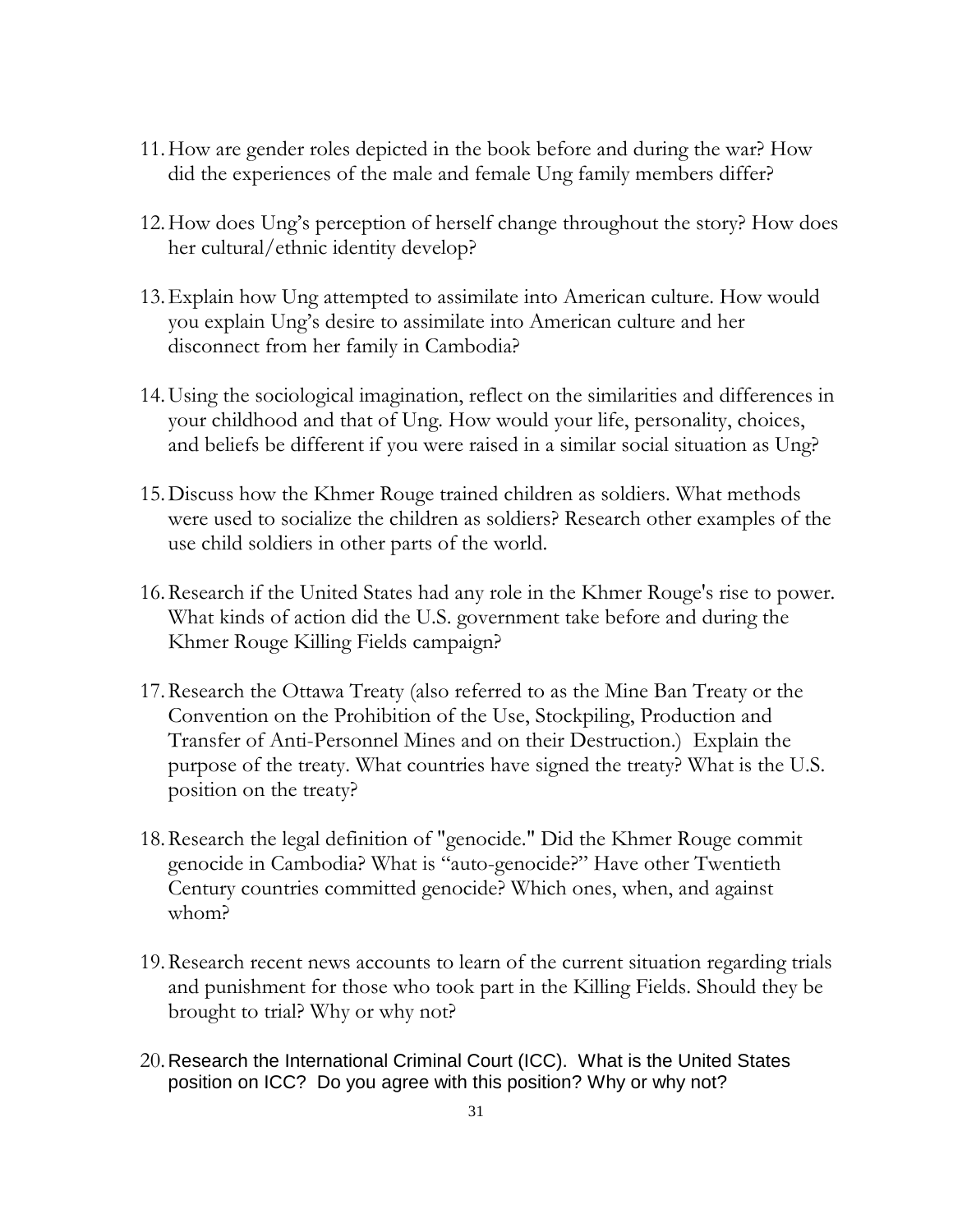#### Additional Sources for Discussion:

Yale University: Cambodian Genocide Program http://www.yale.edu/cgp/ Original documents on U.S. involvement in Cambodia

Racial Discrimination in the Cambodian Genocide, by Liai Duong (GSP Working Paper No. 34, 2006)

http://www.yale.edu/cgp/RacialDiscriminationInDK.doc

Paper examining whether the Khmer Rouge implemented racially discriminatory policies towards Cambodia's minority groups. Focus is on the Vietnamese, Chams, and Chinese.

PBS Frontline World http://www.pbs.org/frontlineworld/stories/cambodia/ Includes historical analysis and stories from Cambodian-Americans.

Scott Erb blog (Associate Professor of Political Science, University of Maine at Farmington)

http://faculty.umf.maine.edu/~erb/govern.htm

Addresses questions of how societies should be governed. A good starting point to discuss the work of Marx as an ideal and applied reality.

"Neither Marx nor Rousseau would have countenanced big government communism, it denied the concern each had for individual liberation. Their insights were powerful and they remain relevant; the lesson brought by the way people tried to actualize Marx proves that the state and governmental power is not a way to solve the problems they identify. …Just as communism was evil, it is evil for people to ignore the suffering and poverty of the third world. It is evil for people to rationalize the use of sweat shops out of some abstract goal of long term economic gain, dismissing the sanctity of the humans involved."

Genocide Watch http://www.genocidewatch.org/

Blue Scarves and Yellow Stars: Classification and Symbolization in the Cambodian Genocide by Dr. Gregory H. Stanton (Assistant Professor of Law and of Anthropology Washington and Lee University Lexington, Virginia and Founder and Director, The Cambodian Genocide Project)

http://www.genocidewatch.org/bluescarves.htm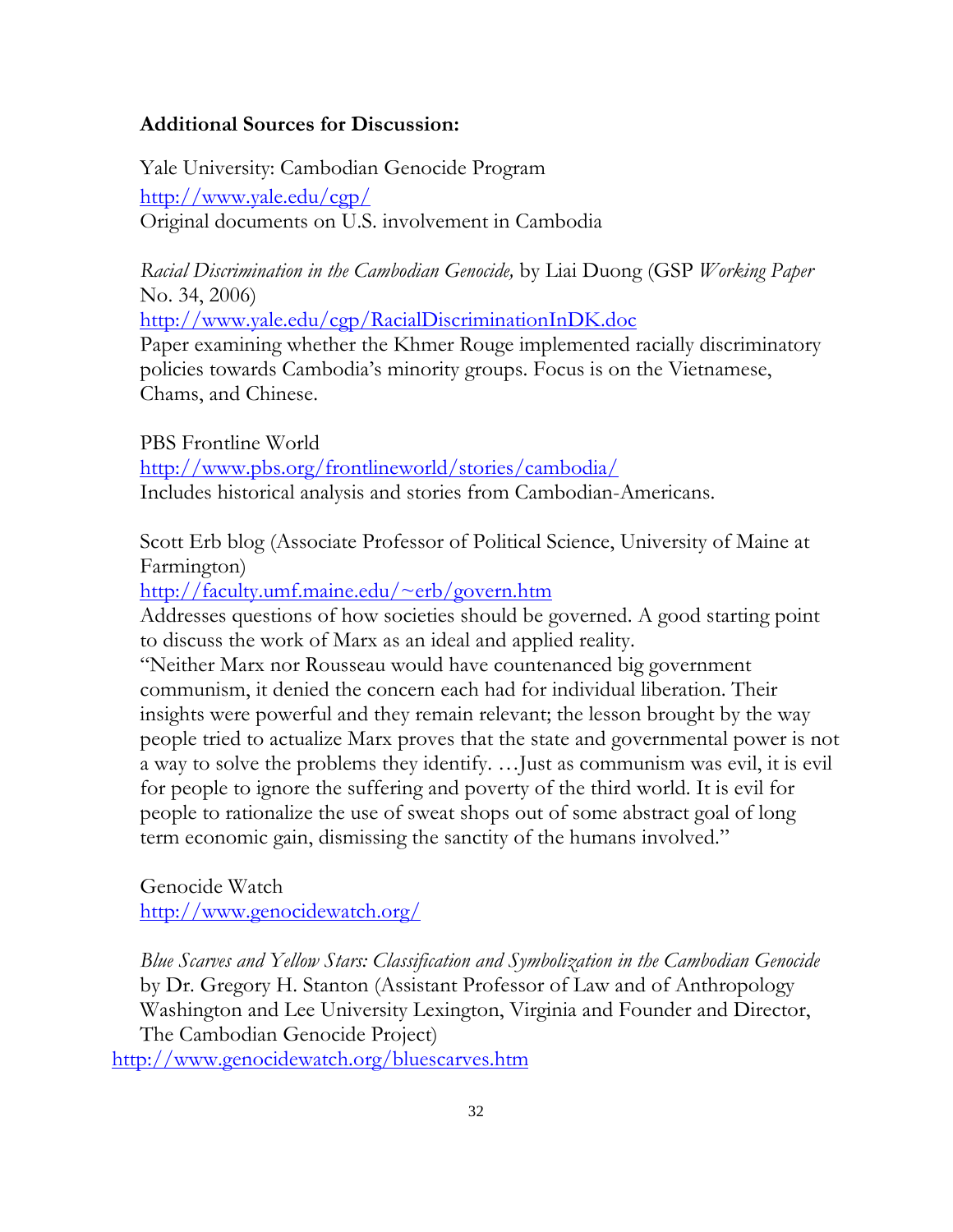### **Speech**

### **Kim Parker**

This year's Book-in-Common selection – Loung Ung's First They Killed My Father – can easily be tied in to a number of topics commonly discussed in Speech classes. The following sections will demonstrate some of the ways that the book can fit into our discussions of each unit, and will include sample questions and projects that might be used. These are only suggestions – please feel free to add – and share – your own ideas!

#### Perception and Self-Concept:

Loung is a child of five as the story begins. How does her perception of the Khmer Rouge takeover likely differ from that of the adults around her? How much might her story colored by the adult she has now become?

When Loung is eight, she is sent to a camp to be trained as a child soldier (pp. 129-164). Discuss the messages given to the children about the Khmer soldiers and the Vietnamese. How are the children's perceptions shaped? How does this affect their self-concept and ultimately their behavior?

Does Loung see herself as a Khmer soldier? What factors do you think help her maintain her self-concept? (i.e. strong family identity, feedback from particular others, ref. p. 183).

Discuss the many stereotypes presented in the book. What is the Khmer perception of educated people? People who live in cities? People who live in the country? What prejudices exist about people of other nationalities (Chinese, Vietnamese, American)? How are these images used to manipulate people's perceptions?

#### Verbal communication:

The Cambodians are given a new vocabulary of terms for addressing each other (p.60-61). What is the purpose of these new terms?

Loung and the other Cambodians are taught to call the Vietnamese the "Youns." Later, Loung discovers that this is actually a derogatory term (p.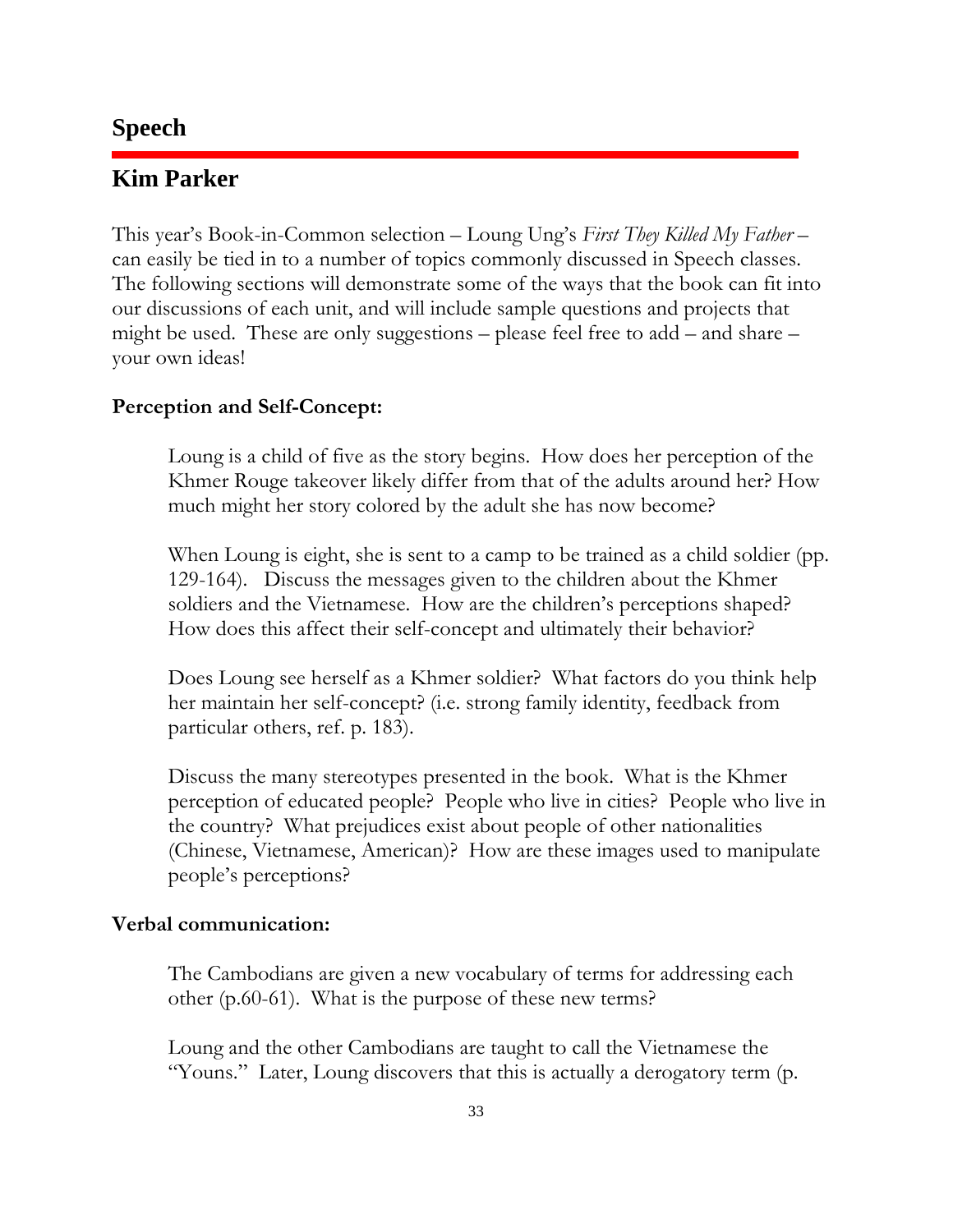222) and is told to call the people among whom she now lives by the "correct" term. Discuss how language can shape and define our images of other people. Our texts emphasize the importance of names and of calling people what they want to be called. How does Loung's experience reinforce this idea?

#### Nonverbal communication:

After the Khmer takeover, new rules are instituted about clothing (p. 58-60). What is the purpose behind this? Why are the people encouraged to dress alike? Is their style of dress really identical or do they find ways to emphasize their differences? If so, what types of differences are emphasized?

Village leaders destroy the Ung's clothes, including Loung's red dress. What does this dress symbolize to Loung? Discuss how clothing can reflect our culture and identity.

#### Interpersonal communication:

Conflict occurs in all interpersonal relationships. What types of interpersonal conflict occur in the Ung family? How much of the conflict is typical and how much can be attributed to the extreme circumstances they find themselves in?

Self-disclosure always carries with it some element of risk. Discuss why disclosure is especially risky for Loung and her family. What effect does the limited ability to self-disclose have on Loung's ability to form relationships with others outside her family? (ref. p. 41-47, also Loung's statement "We have all learned to be silent with our emotions." P. 122)

#### Intercultural communication:

Loung and her family belong to one type of social community/co-culture prior to the Khmer Rouge takeover. What happens to that co-culture after the takeover? How does the loss of that part of their identity affect them?

Loung must learn to live in cultures and co-cultures very different from what she has been used to. How does she adapt to 1) life in the country with her uncles 2) life in the work camps 3) life as a refugee (in Vietnam and in the United States)? What resources does she have that help her adapt? What makes adapting difficult for her?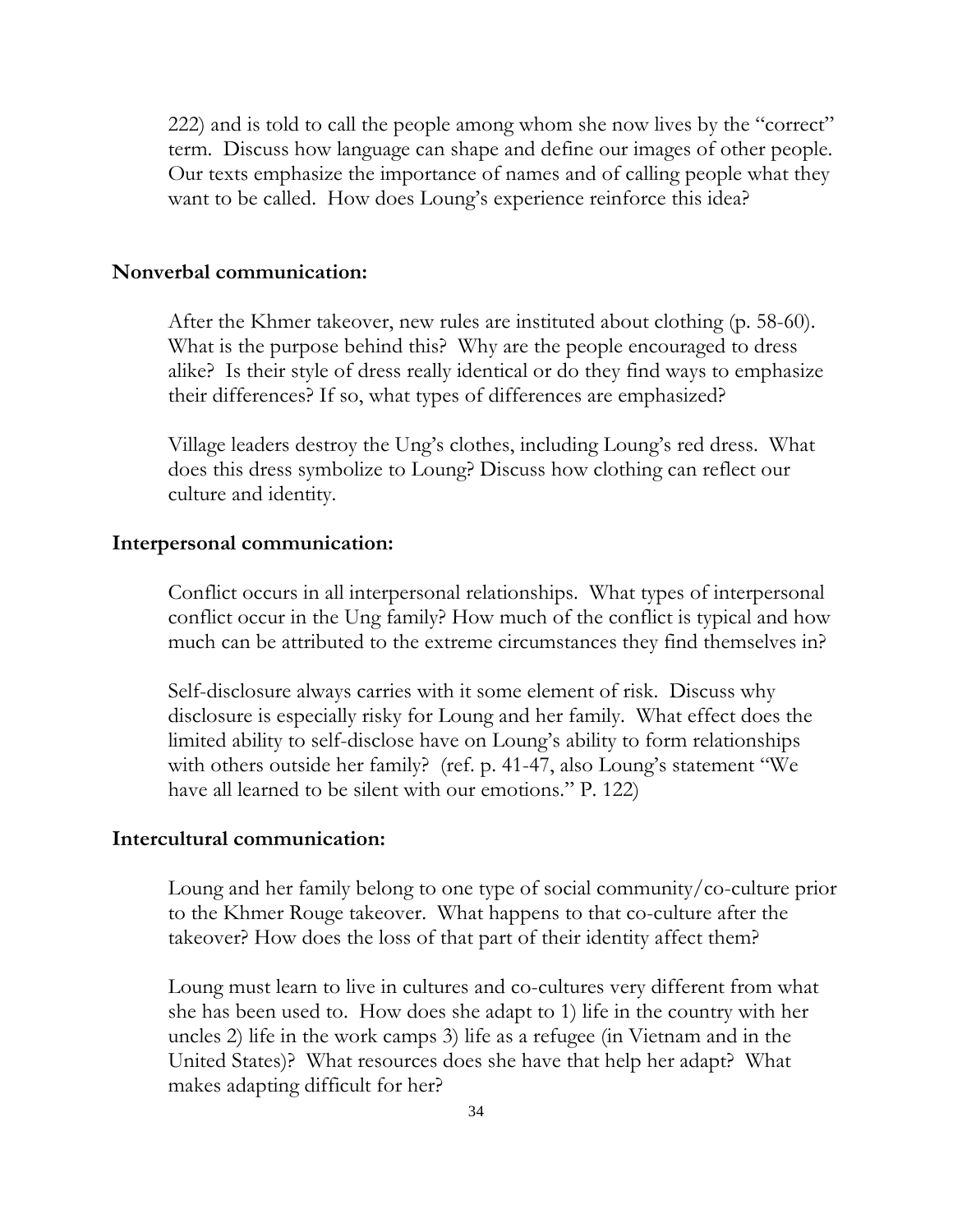#### Gender Issues:

Gender roles are fairly rigidly defined in Cambodian society prior to the Khmer takeover. Describe those roles and discuss how they subsequently changed after the takeover. How did they remain the same?

How do the gender roles as they are defined affect Loung's relationship with her parents? With her siblings?

#### Group dynamics:

A number of small group projects could be based on the book. For example, groups could design a poster to advertise the book, or present a panel discussion on different elements of the book (see list of speech topics below for further ideas).

#### Media Literacy:

What did you know about the Khmer Rouge takeover of Cambodia prior to reading this book? What helped you become aware of it? (i.e. movies, television news coverage, books)? In the United States, do we always have extensive media coverage of what us happening in other countries (i.e. wars, genocide, natural disasters)? Why or why not? (ethnocentrism)

#### Impromptu Speech:

Have the students "sell" the book. Possibly using the Motivated Sequence, students can explain to their peers why they should purchase and read the book and/or how the book will benefit them.

#### Informative Speech:

Have students research various aspects of the book – see potential topics below – and present their findings to the class for an informative speech assignment. (It might be best to have students choose from a list of topics so that there isn't too much duplication.) Once the speeches are completed, the class will have a much better understanding of the issues alluded to within the book and a much stronger appreciation for what Loung and her family endured.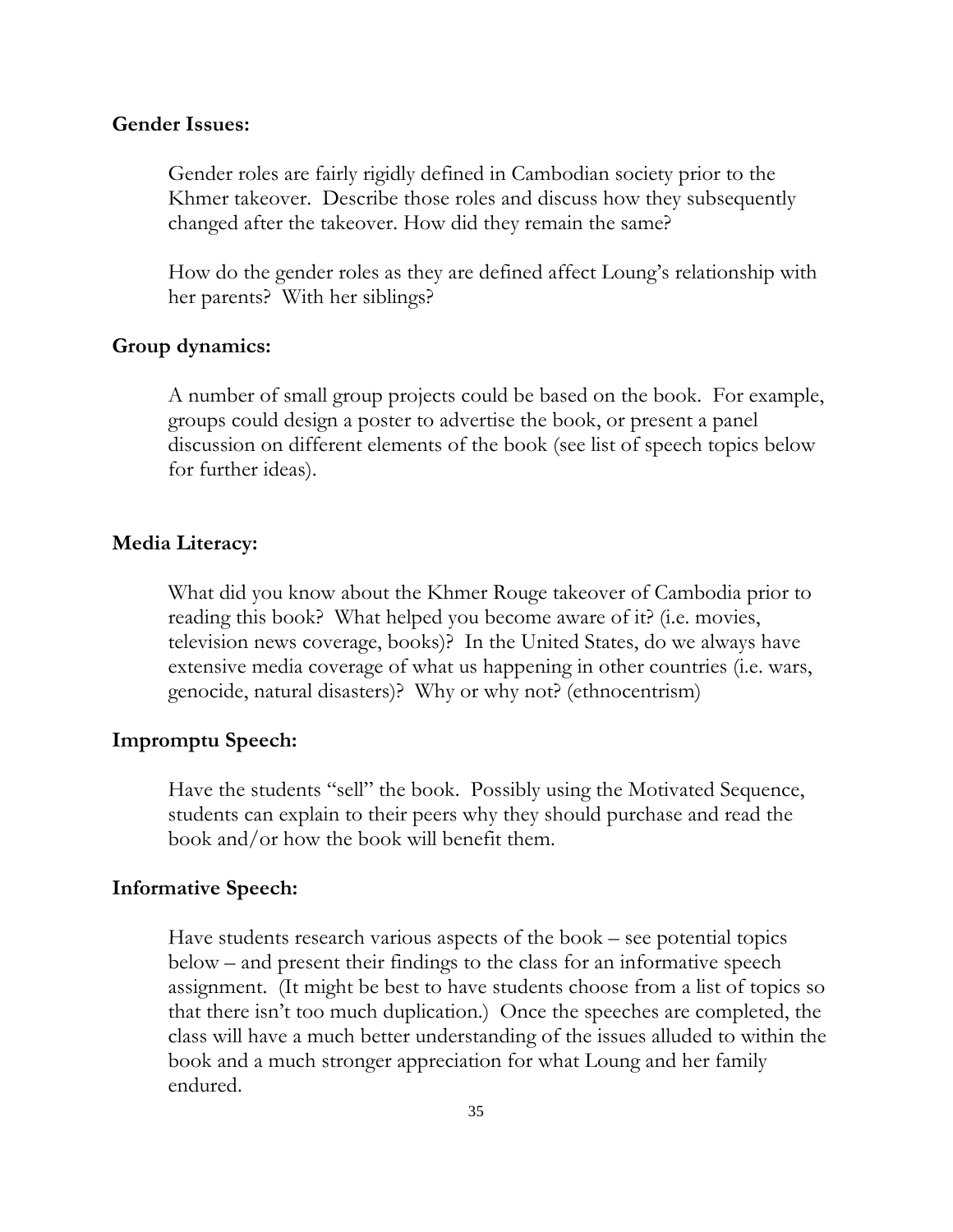### Speech Topics Related to the Book (NOT an inclusive list!)

| Khmer Rouge                        | Landmines            | Thailand        |  |
|------------------------------------|----------------------|-----------------|--|
| Biography of author                | Author's other books | Vietnam         |  |
| Cambodian history                  | Cambodia today       | Pol Pot         |  |
| Child soldiers                     | Communism            | Lon Nol         |  |
| Angkor Wat                         | Genocide             | Prince Sihanouk |  |
| Dysentery                          | Buddhism             |                 |  |
| Chinese mythology                  | Chinese New Year     |                 |  |
| Phnom Penh                         | Monsoons             |                 |  |
| Chinese food                       | Angkar               |                 |  |
| Malnutrition                       | Vietnam War          |                 |  |
| Abused Women's Advocacy Project    |                      |                 |  |
| Campaign for a Landmine Free World |                      |                 |  |
| Persuasive Speeches                |                      |                 |  |

#### Potential topics related to the book include

Landmines Genocide Rape (especially as a tool of war) Child soldiers Any issue related to refugees The need to become informed about international issues The dangers of ethnocentrism

It might be difficult to have all students do persuasive speeches that relate to the book as the topics are more limited, but they could certainly be given the option of doing so.